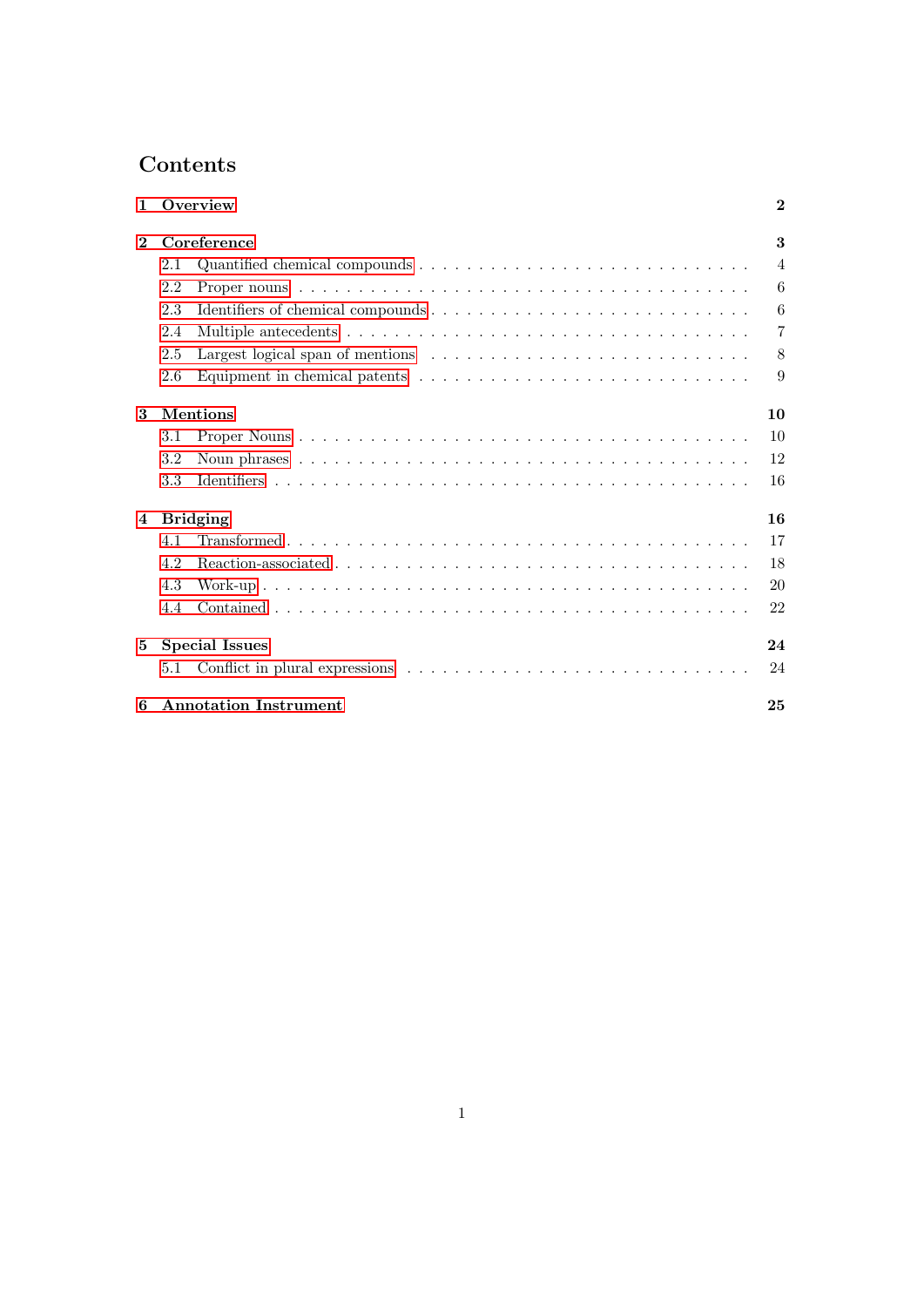# Annotation Guideline for ChEMU-Ref: A Corpus for Modeling Anaphora Resolution in the Chemical Domain

Biaoyan Fang<sup>1</sup>, Christian Druckenbrodt<sup>2</sup>, Colleen Yeow Hui Shiuan<sup>1</sup>, Sacha Novakovic<sup>1</sup>, Ralph Hössel<sup>2</sup>, Saber A. Akhondi<sup>2</sup>, Jiayuan He<sup>1,3</sup>, Meladel Mistica<sup>1</sup>, Timothy Baldwin<sup>1</sup> and Karin Verspoor<sup>1</sup>

> <sup>1</sup>The University of Melbourne, Australia <sup>2</sup>Elsevier

> > <sup>3</sup>RMIT University, Australia

# <span id="page-1-0"></span>1 Overview

In biochemistry, chemical compounds play an important role in pharmaceutical research and can help to save many lives from severe diseases. For chemical compound analysis, the discovery of compounds is usually first presented in chemical patents, which makes patent corpus analysis important for biochemical research [\(Akhondi et al., 2019;](#page-26-0) [Segler et al., 2018\)](#page-27-0). However, extracting actionable knowledge from corpus data has for some time been recognised as a bottleneck for drug discovery [\(Gwynne and Heabrer, 2015\)](#page-26-1). To tackle this bottleneck, an information extraction system that automatically decomposes the research results, specifically chemical patents, into structured data, can be useful in facilitating the process of finding, relating, and reasoning for drug discovery. What's more, with the rapid grown of biochemical publications, e.g. over 1.2 million biotechnical articles published in 2015 alone, the scale of the publication is increasing annually [\(Li et al., 2016\)](#page-26-2). It is challenging for researchers to find related biotechnical documents, and a direct obstacle to research progress. Furthermore, it also affects the development of biochemistry since the exponential growth of literature brings increasing difficulties in categorizing and navigating publications. Thus, it is meaningful to develop a natural language processing (NLP) tool for information extraction system that automatically transforms unstructured data, mainly text data, into structured, queryable data providing actionable information.

To build this kind of information extraction system for biochemical text, especially for chemical patents, one of the most critical tasks is to extract reaction information, including chemical products, reaction conditions, the interaction of different products, etc. However, in natural language text, including biotech literature, there are various referring relationships needed to be concerned among expressions and it is critical in understanding text. For instance, linguistic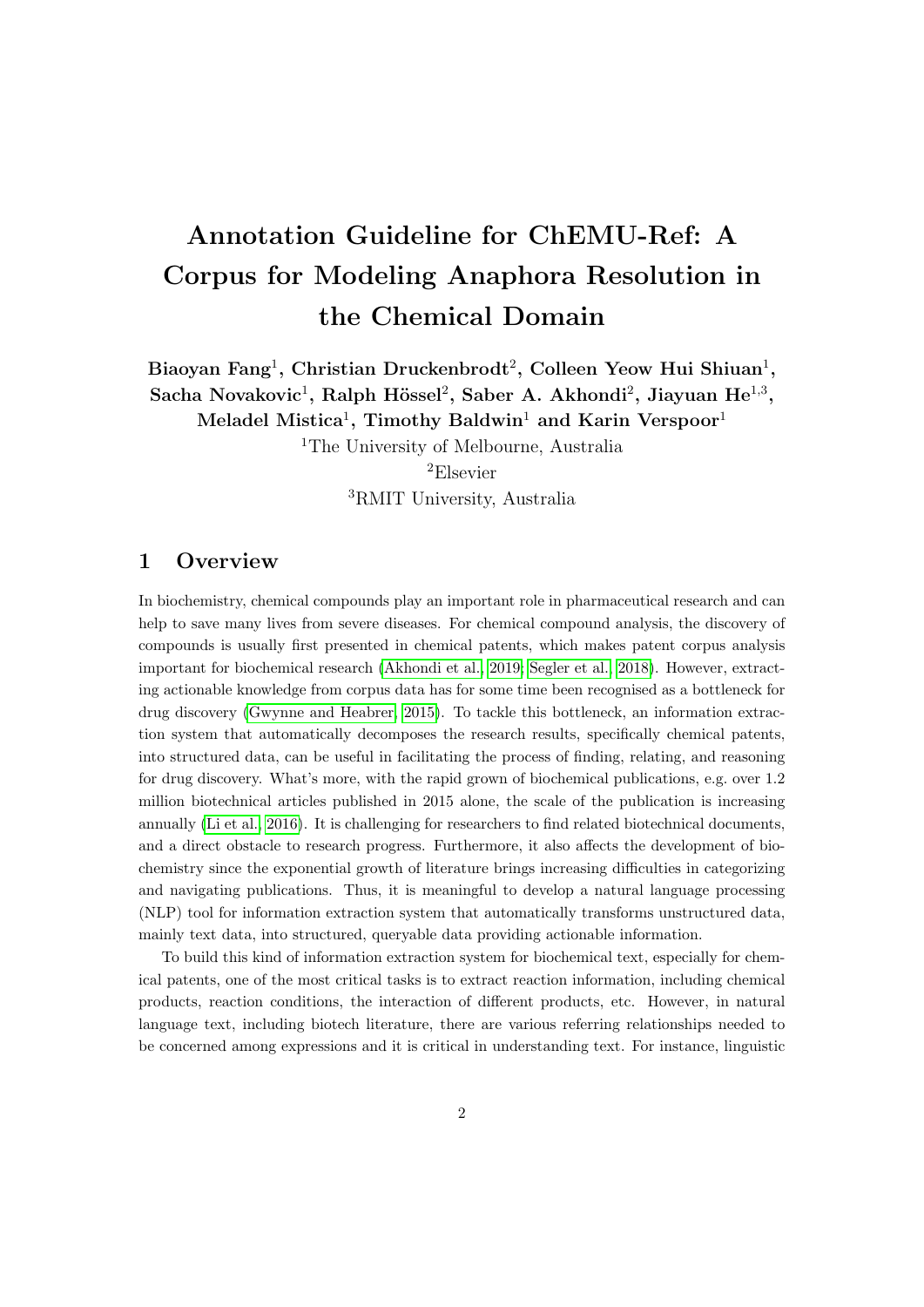"short cuts" (pronouns, abbreviations, etc.) is applied to avoid redundancy in repeating names or complex descriptions [\(Choi et al., 2016\)](#page-26-3). This is one of the major obstacles that limit the performance of information extraction systems, since systems need to figure out which entity is referred to in a given context [\(Li et al., 2013;](#page-26-4) [Vanegas et al., 2015\)](#page-27-1). To tackle this problem of anaphora resolution, available annotated corpora are important. Furthermore, to construct annotated corpora, a feasible annotation framework must be developed.

The purpose of this annotation task is to model referring relationship types within various expressions in chemical patents and "link" all the specific expressions that contain referring relationship. As in example [\(1\),](#page-2-1) there are many referring relationships among various expressions.  $\lceil(R)$ -tert-butyl (1-hydroxy-2-methylhexan-2-yl)carbamate  $\lceil_1$ ,  $\lceil 1e \rceil$  and  $\lceil$  compound  $1e|_{15}$  have referring relationships, known as coreference (defined in section 2), which means referring to the same entity. The phrase the organic solvents  $\vert_6$  has referring relationships called bridging (defined in section 4), which represents context-based referring links, with the previous chemical compounds (i.e. [a solution of 1d (1 g, 7.6 mmol) in THF (35 mL)  $\mid_3$ , [sat. NaHCO3(aq) (35 mL)]<sub>4</sub> and [di-tert-butyl dicarbonate (3.33 g, 15.24 mmol) $\vert_5$ ) as the initial compounds in [the organic solvents]<sub>6</sub> come from previous ones.

<span id="page-2-1"></span>(1) Synthesis of  $[(R)$ -tert-butyl (1-hydroxy-2-methylhexan-2-yl)carbamate $\vert_1$  ( $[1e\vert_2)$ To [a solution of 1d (1 g, 7.6 mmol) in THF  $(35 \text{ mL})_3$  was added [sat. NaHCO3(aq)  $(35 \text{ mL})_{4}$  followed by [di-tert-butyl dicarbonate (3.33 g, 15.24 mmol)]<sub>5</sub>. After 24 h, [the organic solvents]<sub>6</sub> were removed in vacuo. [The resulting slurry] $\tau$  was diluted with  $\lceil \text{water (50 mL)} \rceil_8$ , extracted with  $\lceil \text{EtOAc (100 mL)} \rceil_9$ , washed with  $\lceil \text{brine} \rceil$  $(10 \text{ mL})_{10}$ , dried over  $\lceil \text{Na2SO4} \rceil_{11}$ , and concentrated in vacuo.  $\lceil \text{The residue} \rceil_{12}$  was subjected to [silica gel]<sub>13</sub> chromatography eluting with [hexanes-EtOAc]<sub>14</sub> to provide [compound 1e $\vert_{15}$ .

In the following section, this annotation guideline discusses the referring phenomena and defines referring relationships in chemical patents. More specifically, since the goal of this annotation guideline is to label the referring phenomena in chemical patents, the expressions that are not related to chemical compounds or not involved in referring relationships will not be annotated.

# <span id="page-2-0"></span>2 Coreference

Coreference is an important type of referring relationship. It is defined as expressions/mentions that refer to the same entity. As demonstrated in example [\(2\),](#page-2-2) the expressions  $\lceil \mathbf{her} \rceil_3$  and **Queen Elizabeth II** <sub>2</sub> refer to the same person and the description  $\left[\right]$  for  $\left[\right]$  stands for  $\left[\right]$  Princess Margaret  $5$  in this context. Also, a renowned speech therapist  $7$  and  $\lfloor$ Nancy Logue $\rfloor_8$ represent the same person. These referring links are labeled as coreference.

<span id="page-2-2"></span>(2) The Queen Mother  $\vert_1$  asked [Queen Elizabeth II]<sub>2</sub> to transform [[her]<sub>3</sub> sister]<sub>4</sub>, **Princess Margaret**  $\vert_5$ , into a variable princess  $\vert_6$  by summoning a renowned speech therapist  $\vert_7$ , [Nancy Logue]<sub>8</sub>, to treat [her]<sub>9</sub> speech impediment.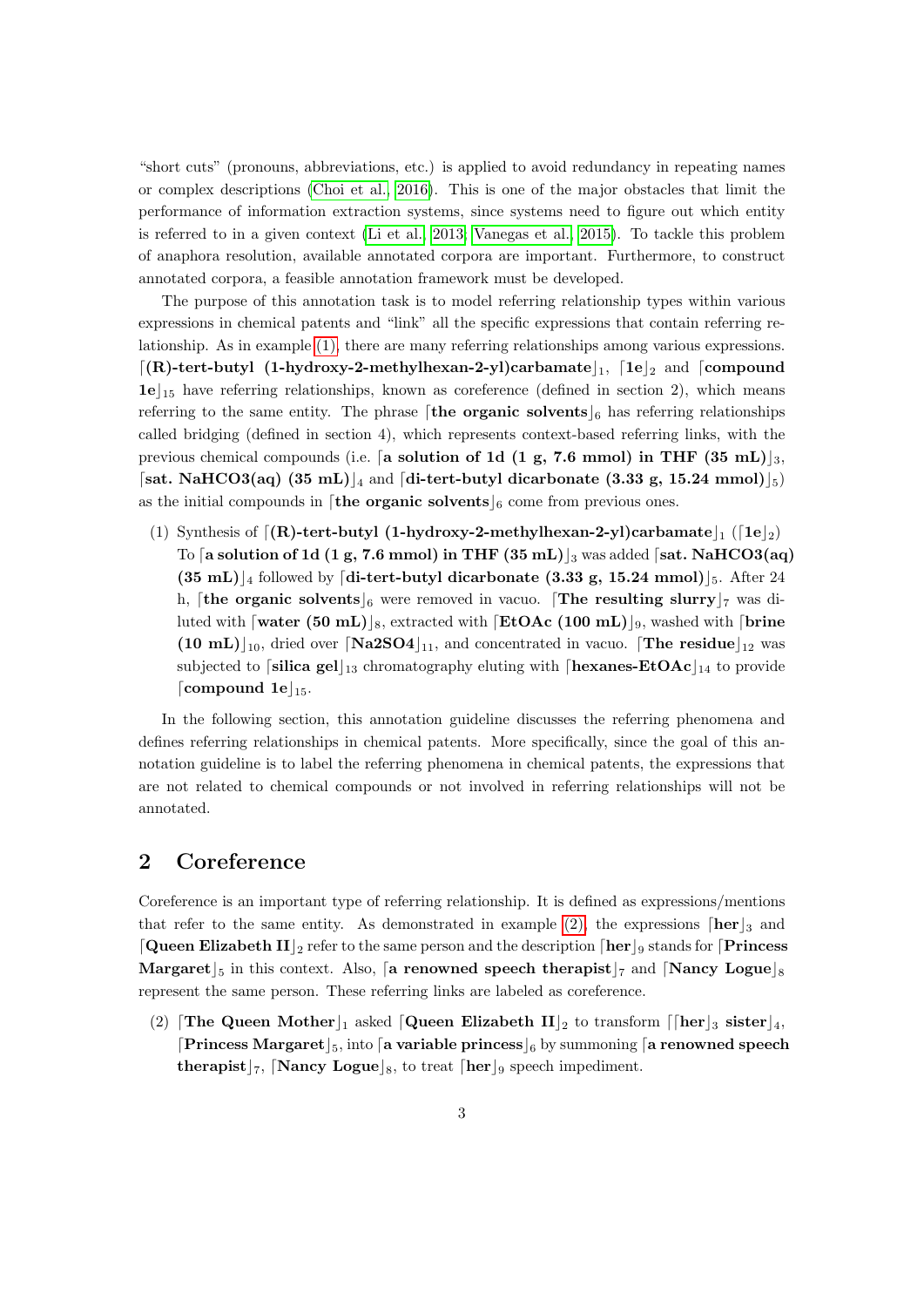In chemical patents, coreference plays an important role and helps to track the reaction pro-cess. As the example [\(1\)](#page-2-1) shown above,  $\lceil 1e \rceil_2$  is the identifier of  $\lceil (R)\text{-tert-butyl (1-hydroxy-2-} \rceil_2)$ **methylhexan-2-yl)carbamate**  $\vert_1$ . They stand for the same entity and the referring relationship between them is coreference. It is the same when  $[compound 1e]_{15}$  is introduced later. This referring information is very useful to understand what is discussing in chemical patents.

In general, the referring mention which cannot be interpreted on its own is called *anaphor* and the mention to which it refers back to is called antecedent. In this annotation, coreference relationship will be presented using the notation: Coreference (antecedent, anaphor) and the referring direction is from anaphor to its corresponding antecedent. E.g. Coreference links from [the title compound]<sub>2</sub> (anaphor) to  $(2,6$ -dichloro-4-fluorophenyl)hydrazine hydrochloride  $\vert_1$  (antecedent) in example [\(3\).](#page-3-1)

<span id="page-3-1"></span>(3) Step 1:  $\left[ (2,6\text{-dichloro-4-fluorophenyl})$ hydrazine hydrochloride $\right]_1$ 

To a - 5  $\rm{^{\circ}C}$  solution (internal temperature, wet ice/acetone bath) of 2,6-dichloro-4-fluoroaniline (3.0 g, 17 mmol) in 37 % hydrochloric acid (30 mL) and trifluoroacetic acid (20 mL) was added dropwise an aqueous solution of sodium nitrite (1.4 g, 20 mmol, 6 mL water)...The mixture was filtered and the collected solid was washed with isopropyl alcohol and dried under house vacuum to provide [the title compound]<sub>2</sub>.

• Coreference ( $\lceil(2,6\text{-dichloro-4-fluoropheny})\rceil$  hydrazine hydrochloride  $\lceil \cdot \rceil$ , [the title compound  $|_2$ )

However, there are various types of coreference, which means various expressions can be used to describe the same entity. In the following section, this annotation guideline discusses the coreference types that are concerned in chemical patents.

## <span id="page-3-0"></span>2.1 Quantified chemical compounds

In chemical patents, products are often described with quantities (e.g.  $200 \text{ ml}$  of tetrahydrofuran,  $1\%$  NiCl2/CrCl2, compound  $1(100 \text{ mg}, 0.32 \text{ mmol})$ , etc.). It is informative to consider quantity information of compounds when analyzing reaction processes. However, quantity information is treated as an attribute of the compound mentions. For coreference annotation, quantity information will not uniquely identify mentions and mentions with different quantities can be considered as the same entity. As in example [\(4\),](#page-3-2) [4.03 g of N,N'-Dicyclohexyl-1,4**benzenedicarboxamide** 2 contains quantity information 4.03 g and this information is not taken into consideration when annotating coreference. Therefore,  $[N, N'-Dicyclohexyl-1,4-1]$ benzenedicarboxamide  $\vert_1$  and [4.03 g of N,N'-Dicyclohexyl-1,4-benzenedicarboxamide  $\vert_2$ can be annotated as coreference.

<span id="page-3-2"></span>(4) Method of Making  $\lfloor N, N^2-Dicyclohexyl-1,4-benzenedicarboxamide \rfloor_1$ ...The crude product was recrystallized from DMF, yielding  $[4.03 \text{ g of N,N'-Dicyclohexyl-}$ 1,4-benzenedicarboxamide  $\vert_2$  as white powder.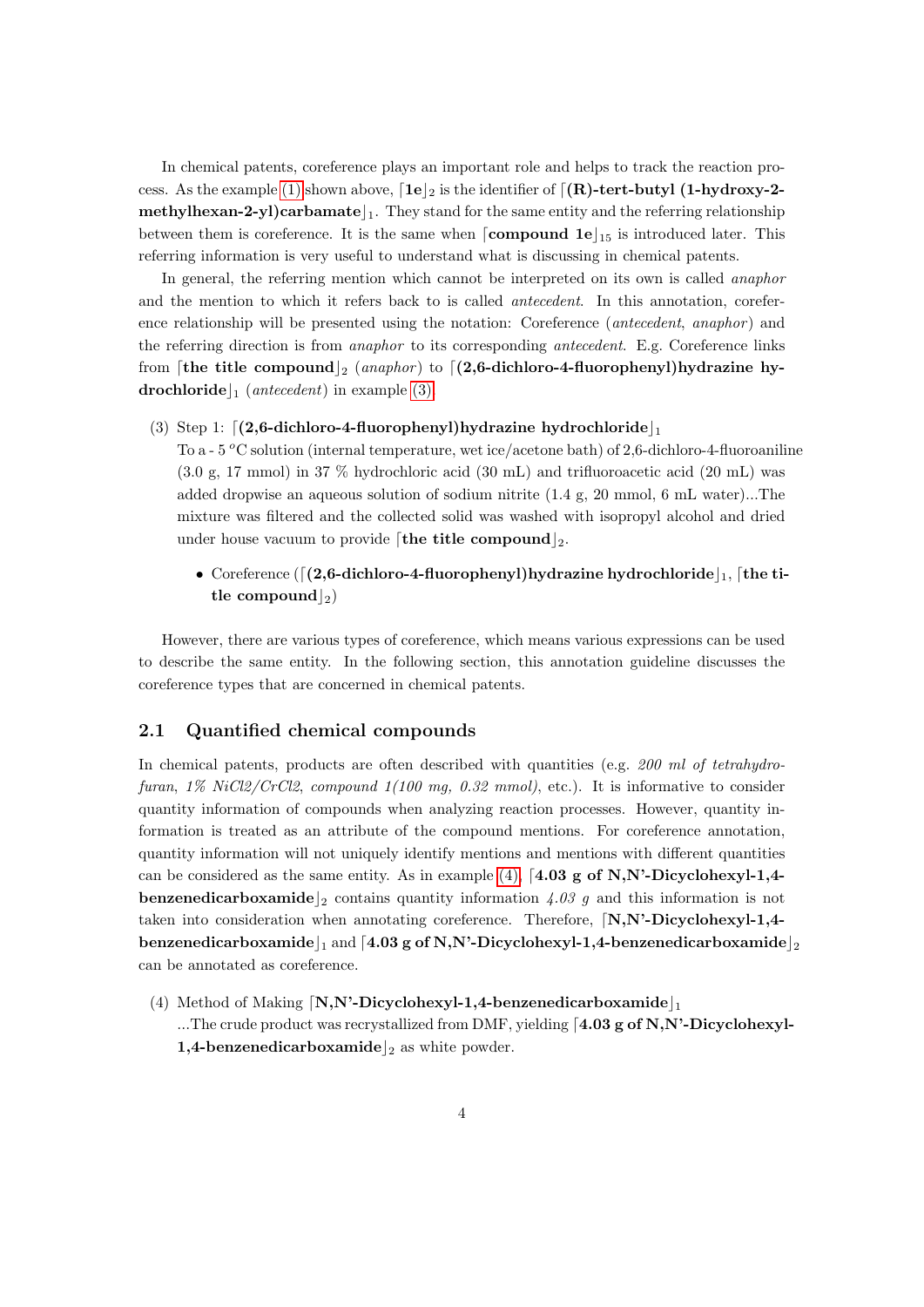- Coreference ([N,N'-Dicyclohexyl-1,4-benzenedicarboxamide  $\vert_1$ , [4.03 g of N,N'-Dicyclohexyl-1,4-benzenedicarboxamide $|_2$ )
- (5) Synthesis of  $\lceil \text{Compound A-3} \rceil_1$

...The residue was purified by flash column chromatography with dichloromethane-hexane (1:9 to 2:8) to give [Compound A-3 (0.79 g, 42% yield) |2 as white solid.

- Coreference ([Compound A-3 $\vert_1$ , [Compound A-3 (0.79 g, 42% yield) $\vert_2$ )
- (6) (2) [Methanol]<sub>1</sub> Synthesis

200 g of distilled water was added to the methyl bisulfate obtained above and ethanol as the internal standard was added thereto. The reaction was allowed to proceed at 90  $^{\circ}$ C. for 4 h. After completion of the reaction,  $[$ the reaction product $]_2$  was analyzed by HPLC. The results are shown in FIG. 2, confirming the production of  $[0.51 \text{ g of methanol}]_3$ .

- Coreference ([Methanol]<sub>1</sub>, [the reaction product]<sub>2</sub>)
- Coreference ([the reaction product]<sub>2</sub>, [0.51 g of methanol]<sub>3</sub>)

A related issue is that even though the quantity of mentions is not taken into consideration during coreference annotation, whether the coreference exists between mentions with different quantities is still based on context. For instance, chemical compounds used in different stages of reaction might not be considered as the same, as shown in example [\(7\).](#page-4-0) Although the quantities of [water (4.9 ml)]<sub>1</sub> and [water]<sub>2</sub> are not concerned when considering coreference, they cannot be linked as coreference since they do not refer to the same water used during the reaction process.

<span id="page-4-0"></span>(7) Acetic acid (9.8 ml) and  $\lceil \text{water (4.9 ml)} \rceil$  were added to the solution of Compound (4) (0.815 g, 1.30 mmol) in THF (4.9 ml). The mixture was stirred for 3 hrs at 50  $^{\circ}$ C and then cooled to  $0^{\circ}$ C. 2N-sodium hydroxide aqueous solution was added to the mixture until the pH of the mixture became 9. The mixture was extracted with ethyl acetate for 3 times. The combined organic layer was washed with  $\lceil \mathbf{water} \rceil_2$  and saturated aqueous sodium chloride...

Similar cases are in the expression of the crude product. The crude product usually represents the main chemical compound mixing with the other compounds with a small proportion. It is not a pure product under chemistry. As shown in example [\(8\),](#page-4-1) **The crude product**  $\vert_2$  is not pure thus it can not coreferentially link to the output product  $[5-(2,3-difluorophenyl)-3-methyl 3,4$ -dihydro-1H-pyrimidin-2-one $\vert_1$ .

<span id="page-4-1"></span>(8) 190.5:  $[5-(2,3-difluoropheny]$ -3-methyl-3,4-dihydro-1H-pyrimidin-2-one $\vert_1$ 640 mg (1.9 mmol) of 5-(2,3-difluorophenyl)-1-(4-methoxybenzyl)-3-methyl-3,4-dihydro-1H-pyrimidin-2-one is dissolved in 5 mL of trifluoroacetic acid... **The crude product**  $\vert_2$  obtained is purified by silica gel chromatography eluted with a dichloromethane/ethyl acetate mixture  $80/20$ .  $85 \text{ mg } (20\%)$  of  $5-(2,3$ -difluorophenyl)-3-methyl-3,4-dihydro-1H-pyrimidin-2-one is obtained.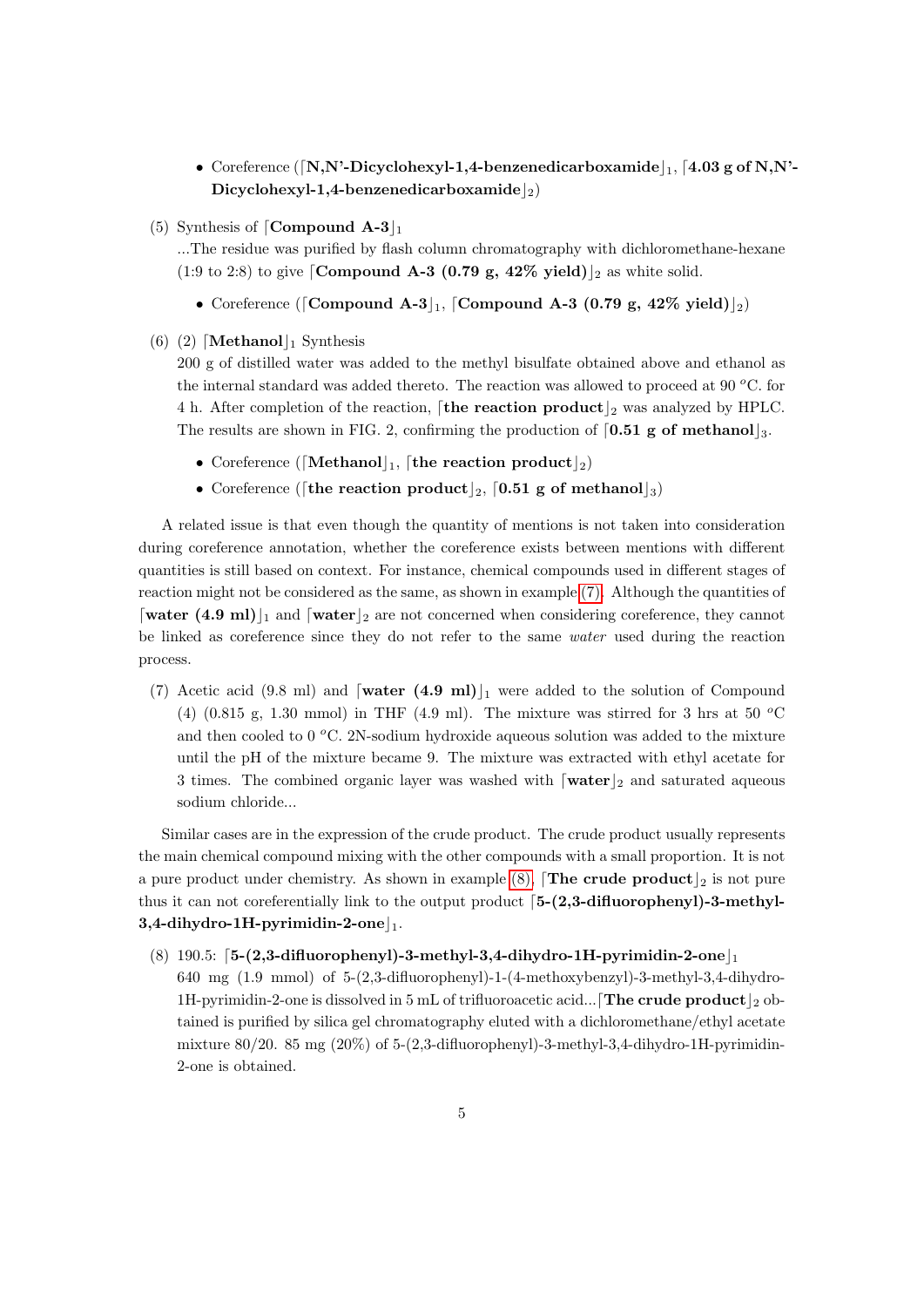#### <span id="page-5-0"></span>2.2 Proper nouns

Proper nouns should be treated as atomic mentions when annotating coreference. In chemical patents, proper nouns might include mentions of constituent entities. These mentions might represent other proper nouns while they should not be annotated if they are nested in proper nouns. As in example [\(9\),](#page-5-2) nested expression  $Dicyclohexyl$  from  $[N,N^2-Dicyclohexyl-1,4-1]$ benzenedicarboxamide  $\vert_1$  and [4.03 g of N,N'-Dicyclohexyl-1,4-benzenedicarboxamide  $\vert_2$ are not annotated and can not be linked as coreference. Also, *chloride* from [2-fluoro-5-iodobenzoyl chloride  $\vert_1$  and [524 mg 2-fluoro-5-iodo-benzoyl chloride  $\vert_2$  in example [\(10\)](#page-5-3) are not annotated for coreference. Detail annotation of proper nouns can be seen in section 3.1.

- <span id="page-5-2"></span>(9) Method of Making  $[N,N^{\prime}$ -Dicyclohexyl-1,4-benzenedicarboxamide $\vert_{1}$ ...The crude product was recrystallized from DMF, yielding  $4.03$  g of N,N'-Dicyclohexyl-1,4-benzenedicarboxamide $\vert_2$ .
	- Coreference ( $[N,N^2Dicyclohexyl-1,4-benzenedicarboxamide|_1, [4.03 g of N,N^2Dicyclohexyl-1,4-benzenedicarboxamide|_1, [4.03 g of N,N^2Dicyclohexyl-1,4-benzenedicarboxamide|_1, [4.03 g of N,N^2Dicyclohexyl-1,4-benzenedicarboxamide|_1, [4.03 g of N,N^2Dicyclohexyl-1,4-benzenedicarboxamide|_1, [4.03 g of N,N^2Dicyclohexyl-1,4-benzenedicarboxamide|_1, [4.03 g of N,N^2Dicyclohexyl-1,$ Dicyclohexyl-1,4-benzenedicarboxamide $|_2$ )
- <span id="page-5-3"></span>(10) Synthesis of [2-fluoro-5-iodo-benzoyl chloride] 500 mg of 2-fluoro-5-iodobenzoic acid was added to a 50 ml eggplant flask, and then 3 ml of thionyl chloride was added, and heated at 77  $\rm{^{\circ}C}$  for 2 hours. The reaction was monitored by thin layer chromatography (TLC). After the reaction was completed, the mixture was cooled to room temperature and dried by rotary evaporation to remove thionyl chloride to give  $\lceil 524 \rceil$  mg 2-fluoro-5-iodo-benzoyl chloride  $\lceil 2 \rceil$ .
	- Coreference ([2-fluoro-5-iodo-benzoyl chloride] $_1$ , [524 mg 2-fluoro-5-iodo-benzoyl  $\mathrm{chloride}\left\vert_2\right)$

## <span id="page-5-1"></span>2.3 Identifiers of chemical compounds

Chemical compounds are often abbreviated or marked with identifiers. In that case, coreference is annotated between the identifier and its corresponding chemical compounds.

- (11) [N-methylpyrrolidone] ([NMP]<sub>2</sub>) was stirred for 1 day over CaH2 and finally distilled off...
	- Coreference ([N-methylpyrrolidone]<sub>1</sub>,  $\text{[NMP]}_2$ )
- (12) (1-2) Synthesis of  $[N-hydroxy-4-methoxybenzimidamide|_1$  (Compound 1-2|2)
	- Coreference ([N-hydroxy-4-methoxybenzimidamide], [Compound 1-2]<sub>2</sub>)
- $(13)$  [1-methyl-4-(4-(4,4,5,5-tetramethyl-1,3,2-dioxaborolan-2-yl)benzyl)piperazine  $(\lceil 10 \rceil_2)$

...The residue was purified by flash silica-gel column chromatography to give [compound 10 (14.6 g,  $75.3\%$ ) |<sub>3</sub> as an earth yellow solid.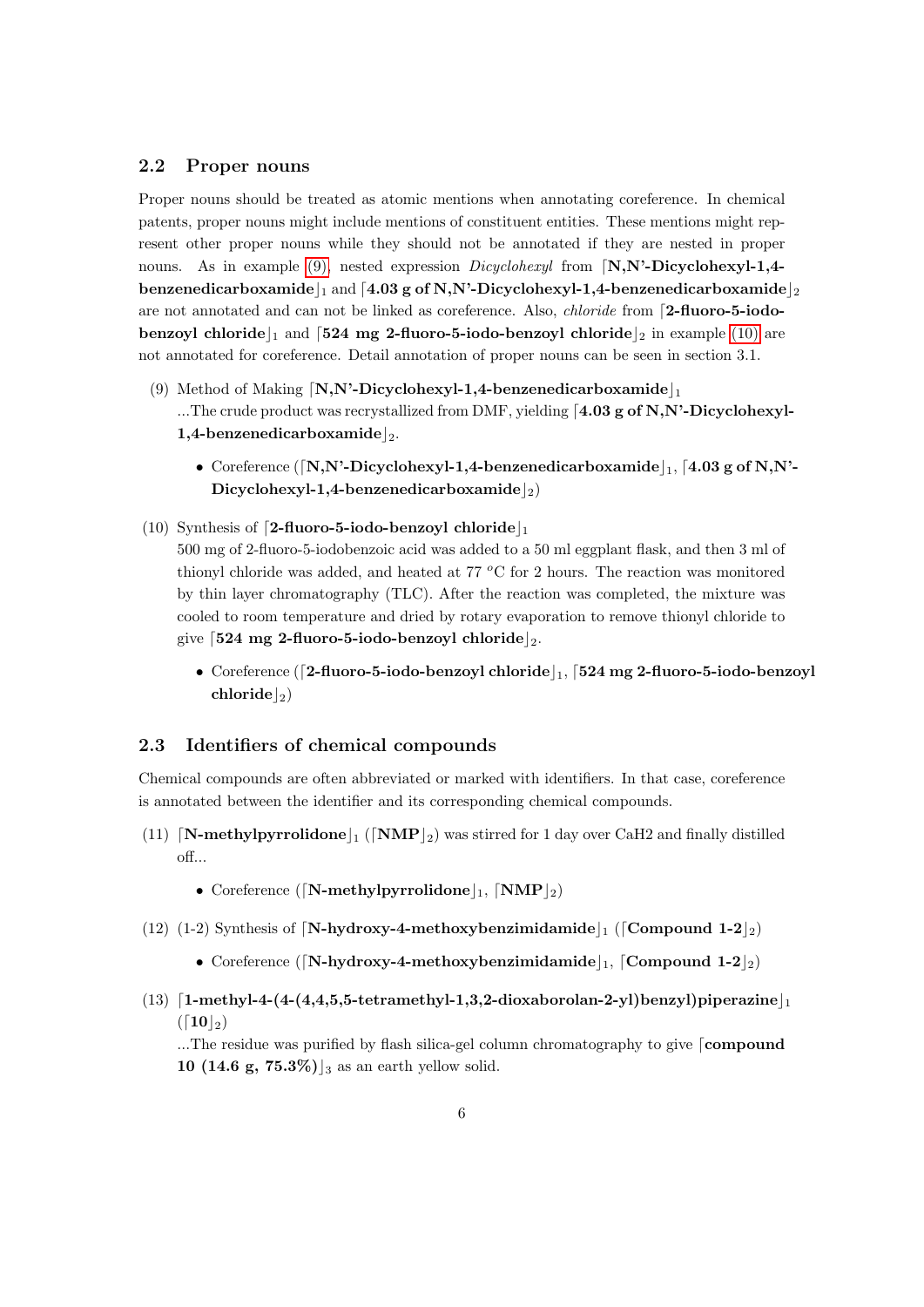- Coreference  $([1-methyl-4-(4,4,5,5-tetramethyl-1,3,2-dioxaborolan-2-yl)benzyl)$ piperazine $|_1$ ,  $\lceil 10 \rceil_2$
- Coreference ( $[10]_2$ , [compound 10 (14.6 g, 75.3%)]<sub>3</sub>)
- $(14)$   $[(S)-4-amino-N-(1-cyano-2-(3-fluoro-4'-(4-methylpiperazin-1-yl)methyl)-(1,1'-biphenyl]-$ 4-yl)ethyl)tetrahydro-2H-pyran-4-carboxamide $\vert_1$  ([PZ1101 $\vert_2$ )

...The residue was purified by preparative HPLC to afford [PZ1101 (230 mg,  $62.5\%$ )]<sub>3</sub> as [a white solid]<sub>4</sub>.

- Coreference  $([S)-4$ -amino-N- $(1$ -cyano-2- $(3)$ -fluoro-4'- $((4-methylpiperazin-1-yl)$ methyl  $[1,1'-biphenyl]-4-yl]$ ethyl)tetrahydro-2H-pyran-4-carboxamide $\vert_1$ ,  $[PZ1101\vert_2)$
- Coreference ( $[$ PZ1101 $]_2$ ,  $[$ PZ1101 (230 mg, 62.5%) $]_3$ )
- Coreference ([PZ1101 (230 mg, 62.5%)]<sub>3</sub>, [a white solid]<sub>4</sub>)
- $(15)$  [2-((6-(4,4-bis(hydroxymethyl)piperidin-1-yl)-6-oxohexyl)oxy)-3a,4,7,7a-tetrahydro-1H-4,7-epoxyisoindole-1,3(2H)-dione $\frac{1}{1}$  [5i $\frac{1}{2}$

...The crude product was purified on a silica gel column (2% AcOH, 2-10% MeOH, DCM), to give  $\left[3.223 \right. g \left(76.3\% \right)$  of diol  $5i\vert_3$  as a white solid.

- Coreference  $(2-(6-(4,4-bis(hydroxymethyl)piperidin-1-yl)-6-oxohexyl)oxy)$  $3a,4,7,7a\text{-tetrahydro-1H-4,7-epoxyisoindole-1,3(2H)-dione}|_1, 5i|_2)$
- Coreference ([5i]<sub>2</sub>, [3.223 g (76.3%) of diol 5i]<sub>3</sub>)

# <span id="page-6-0"></span>2.4 Multiple antecedents

For plural expressions, anaphoric mentions can refer to more than one referent, which means mul-tiple antecedents. As in example [\(16\),](#page-6-1) the description  $\lceil \text{they} \rceil_5$  refers to its corresponding previous mentions (i.e.  $[1-ethyl-3-(3-dimethylaminopropy])$  carbodiimide(EDCl, 860 mg, 4.5) mmol) $|_1$ , [1-hydroxybenzotriazole (HOBt; 860 mg, 4.5 mmol) $|_2$ , [diisopropylethylamine  $(1.6 \text{ mL}, 9 \text{ mmol})_{3}$  and [the reaction solution]<sub>4</sub>). In this annotation, the plural expression links to all of its referents separately.

- <span id="page-6-1"></span>(16) After [1-ethyl-3-(3-dimethylaminopropyl) carbodiimide(EDCl, 860 mg, 4.5 mmol) $\vert_1$ , [1-hydroxybenzotriazole (HOBt; 860 mg, 4.5 mmol)|2, [diisopropylethylamine] (1.6 mL, 9 mmol)<sub>3</sub> were added to [the reaction solution<sub>14</sub>, [they]<sub>5</sub> were stirred at room temperature for 6 hours.
	- Coreference ([1-ethyl-3-(3-dimethylaminopropyl) carbodiimide(EDCl, 860 mg, 4.5 mmol) $|_1$ , [they $|_5$ )
	- Coreference ([1-hydroxybenzotriazole (HOBt; 860 mg, 4.5 mmol) $|_2$ , [they $|_5$ )
	- Coreference ([diisopropylethylamine (1.6 mL, 9 mmol)]<sub>3</sub>, [they]<sub>5</sub>)
	- Coreference ([the reaction solution]<sub>4</sub>, [they]<sub>5</sub>)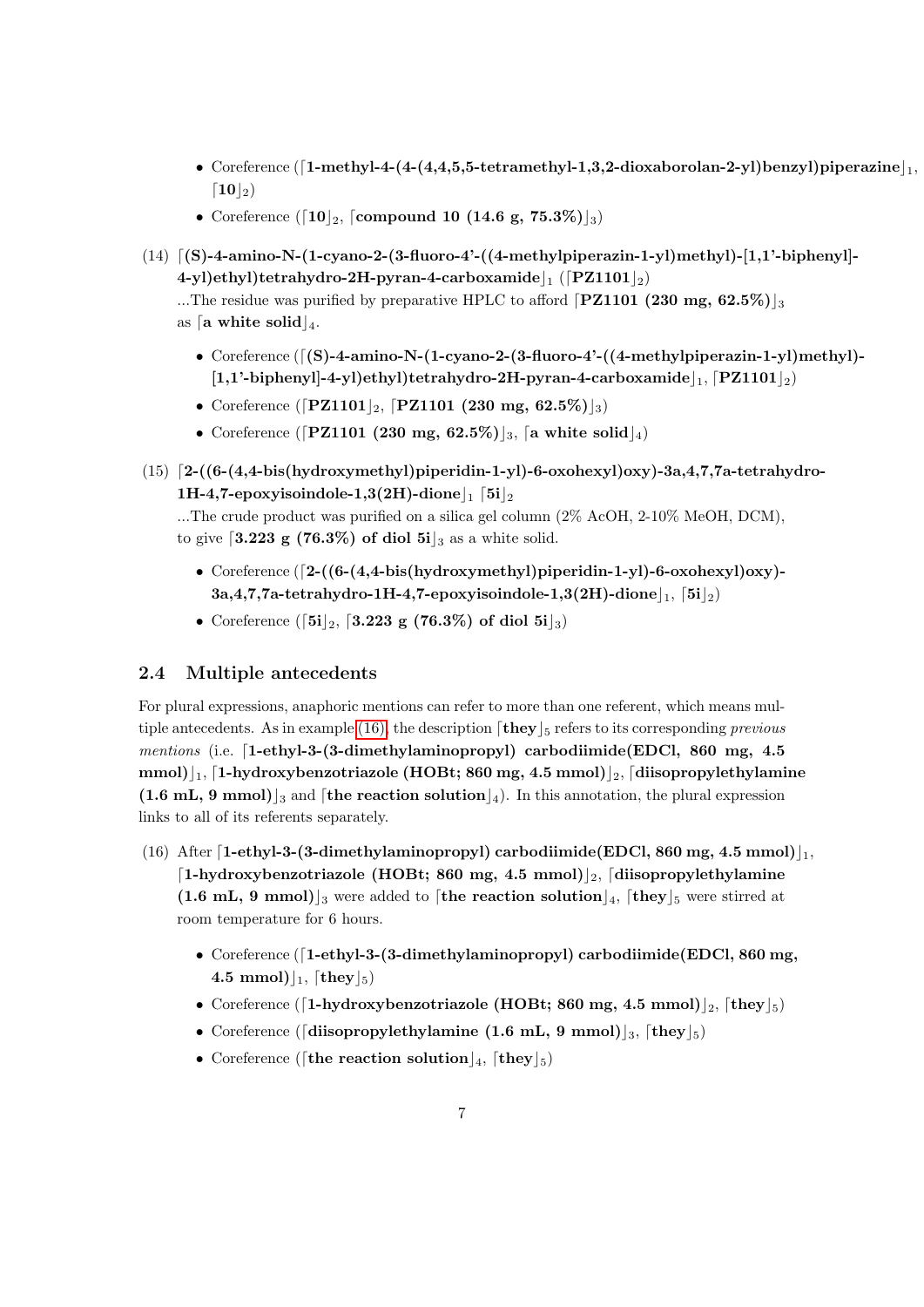#### <span id="page-7-0"></span>2.5 Largest logical span of mentions

Apart from the problem discussed in section 2.2, which means the nested mentions in proper nouns are not annotated, various mentions might be nested in other mentions that are not proper nouns. For instance, the mention a solution of compound 3 (37.8 g, 44 mmol) in DMF (90 mL) is not proper noun and contains nested expressions *compound 3 (37.8 g, 44 mmol)* and *DMF*  $(90 \text{ mL})$ . In that case, coreference annotation cover these overlapping expressions since these expressions can be potentially annotated for corefernce links. However, to eliminate redundancy, the largest logical span of mentions will be considered when there are overlapping mentions that could be linked for the same coreference. As shown in example [\(17\),](#page-7-1) there are overlapping mentions in the expression a stirred solution of glucose (50 mg, 0.28 mmol) in anhydrous MeOH (10 mL), i.e. [[a stirred solution]<sub>2</sub> of [[glucose (50 mg, 0.28 mmol)]<sub>3</sub> in [anhydrous **MeOH** (10 mL)<sup>[4]</sup><sub>5</sub> [6]. And the overlapping mentions ([a stirred solution<sup>[2]</sup>, [glucose (50] mg, 0.28 mmol) in anhydrous MeOH  $(10 \text{ mL})$ <sub>5</sub>, etc.) can be used for the same coreference chain. In that case,  $\left[$  a stirred solution of glucose  $(50 \text{ mg}, 0.28 \text{ mmol})$  in anhydrous **MeOH** (10 mL)<sup> $\vert$ </sup><sub>6</sub> will be annotated for coreference. Another example can be seen in [\(18\),](#page-7-2) which overlapping mentions are demonstrated and the largest logical one is used in coreference annotation.

- <span id="page-7-1"></span>(17)  $\lceil \text{Cyclen (240 mg, 1.4 mmol}) \rceil$  was added to  $\lceil \lceil \text{a stirred solution} \rceil$  of  $\lceil \lceil \text{glucose (50 mJs)} \rceil$ mg, 0.28 mmol)<sup>3</sup> in [anhydrous MeOH (10 mL)<sup>[4]</sup><sub>5</sub>]<sub>6</sub>, and the resulting solution was heated under reflux for 16 hours under N2 atmosphere. Complete consumption of [the starting materials  $\vert_7$  was confirmed by TLC [stationary phase = C-18 TLC, mobile  $phase = MeOH : 10\% NH4OAc (1:1)$ .
	- Coreference ([Cyclen (240 mg, 1.4 mmol)], [the starting materials]
	- Coreference ( $\lceil a \text{ stirred solution of glucose } (50 \text{ mg}, 0.28 \text{ mmol})$ ) in anhydrous MeOH (10 mL) $\vert_6$ , [the starting materials $\vert_7$ )
- <span id="page-7-2"></span>(18)  $\lceil$  (A solution | 1 of  $\lceil$  1.1 equivalents of 3,4-dichlorophenylisocyanate | 2 in dry **THF** (ca. 2 mL per mmol) $|3|4|5|6$  was added dropwise to [[a mixture]<sub>7</sub> of [1] equivalent of the appropriate amino s derivative in [dry  $\lfloor$ THF (ca. 2 mL per  $mmol$ ]<sub>9</sub>[<sub>10</sub>]<sub>11</sub>]<sub>12</sub> and the resulting reaction mixture was stirred at room temperature until [the starting materials] $_{13}$  was consumed as determined by tlc (ca. 1-2 h).
	- Coreference ( $[A$  solution of 1.1 equivalents of 3,4-dichlorophenylisocyanate in dry THF (ca. 2 mL per mmol)<sup>[6]</sup>, [the starting materials]<sup>[13]</sup>
	- Coreference ( $\lceil a \text{ mixture of 1 equivalent of the appropriate amino derivative}$ in dry THF (ca. 2 mL per mmol)  $|_{12}$ , [the starting materials  $|_{13}$ ]

One thing worth noticing is that, to maintain the consistency of mentions that are used for coreference annotation, mentions connected with the conjunction "and" need to be handled carefully. As shown in example [\(19\),](#page-8-1) K2CO3 (300 mg, 2.2 mmol) and ethyl 3-bromopropanoate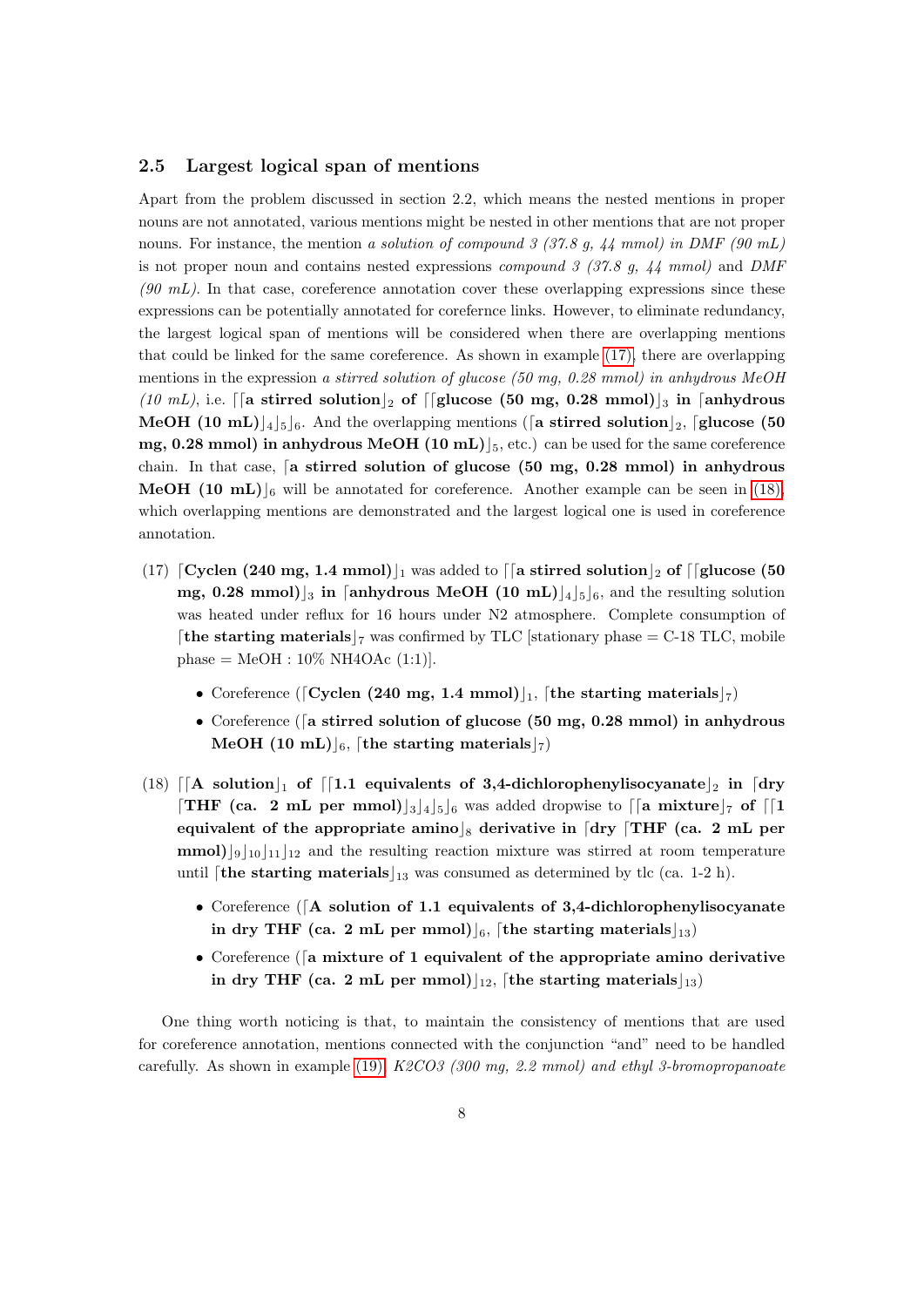$(100 \text{ mg}, 0.61 \text{ mmol})$  is not annotated as a single mention since it cannot represent a mixture of these two based on the context. However,  $0.134$  g Magnesium (5.54 mmol) and THF (5.5 ml) in example [\(20\)](#page-8-2) can be considered as a single mention since the expression represents a mixture of these two.

- <span id="page-8-1"></span>(19)  $\left[\text{K2CO3 } (300 \text{ mg}, 2.2 \text{ mmol})\right]$  and  $\left[\text{ethyl 3-bromopropanoate } (100 \text{ mg}, 0.61)\right]$ mmol)<sup>2</sup> were added to [a stirred solution of cyclen (380 mg, 2.2 mmol) in anhydrous CH3CN (10 mL)<sub>3</sub>, and the resulting solution was stirred at room temperature for 16 hours under N2 atmosphere. Complete consumption of [the starting materials  $\frac{1}{4}$ ] was confirmed by TLC [stationary phase  $=$  Basic alumina TLC, mobile phase  $=$  CH2Cl2 : MeOH (10:1)].
	- Coreference ([K2CO3 (300 mg, 2.2 mmol)], [the starting materials]
	- Coreference ([ethyl 3-bromopropanoate (100 mg, 0.61 mmol)]<sub>2</sub>, [the starting  $\text{materials}|_4$
	- Coreference ( $\lceil a \text{ stirred solution of cyclen} \rceil$  (380 mg, 2.2 mmol) in anhydrous CH3CN (10 mL)]<sub>3</sub>, [the starting materials]<sub>4</sub>)
- <span id="page-8-2"></span>(20) [0.134 g Magnesium (5.54 mmol) and THF (5.5 ml)  $\vert$  were stirred under an argon atmosphere. 0.87 ml 1-Bromoheptane (4.85 mmol) was added.

#### <span id="page-8-0"></span>2.6 Equipment in chemical patents

Apart from the coreference among chemical compounds, the referring information between chemical equipment is also important for understanding the reaction process. The process to the equipment often equal to the process to the chemical compounds inside that equipment. Thus, the referring relationship within the equipment will be taken into consideration as well. As in example  $(21)$  and  $(22)$ , *flask* and *autoclave* are used for the reaction process and these equipment are essential for tracking the reaction.

- <span id="page-8-3"></span>(21) Azido ester (S,S)-18 (0.1414 g, 0.5330 mmol) was dissolved in methanol (12 mL) and  $10\%$  $Pd/C$  (27 mg, 0.025 mmol) was added. **The flask**  $\vert_1$  was flushed under vacuum and filled with hydrogen three times. A hydrogen-filled balloon was fitted to [the sealed flask]<sub>2</sub> through a needle, and stirring was continued for 24 hat room temperature.
	- Coreference ([The flask], [the sealed flask]<sub>2</sub>)
- <span id="page-8-4"></span>(22) Under a nitrogen atmosphere in a glove box, Ruthenium complex 1b (1.2 mg, 0.002 mmol) and tetrahydrofuran (2 mL) were added to [a 300-mL Parr autoclave]. The autoclave  $\vert_2$  was sealed and taken out from the glove box, and was filled with dimethylamine gas (6.8 g, 151 mmol) in dry ice bath.
	- Coreference ([a 300-mL Parr autoclave], [The autoclave]<sub>2</sub>)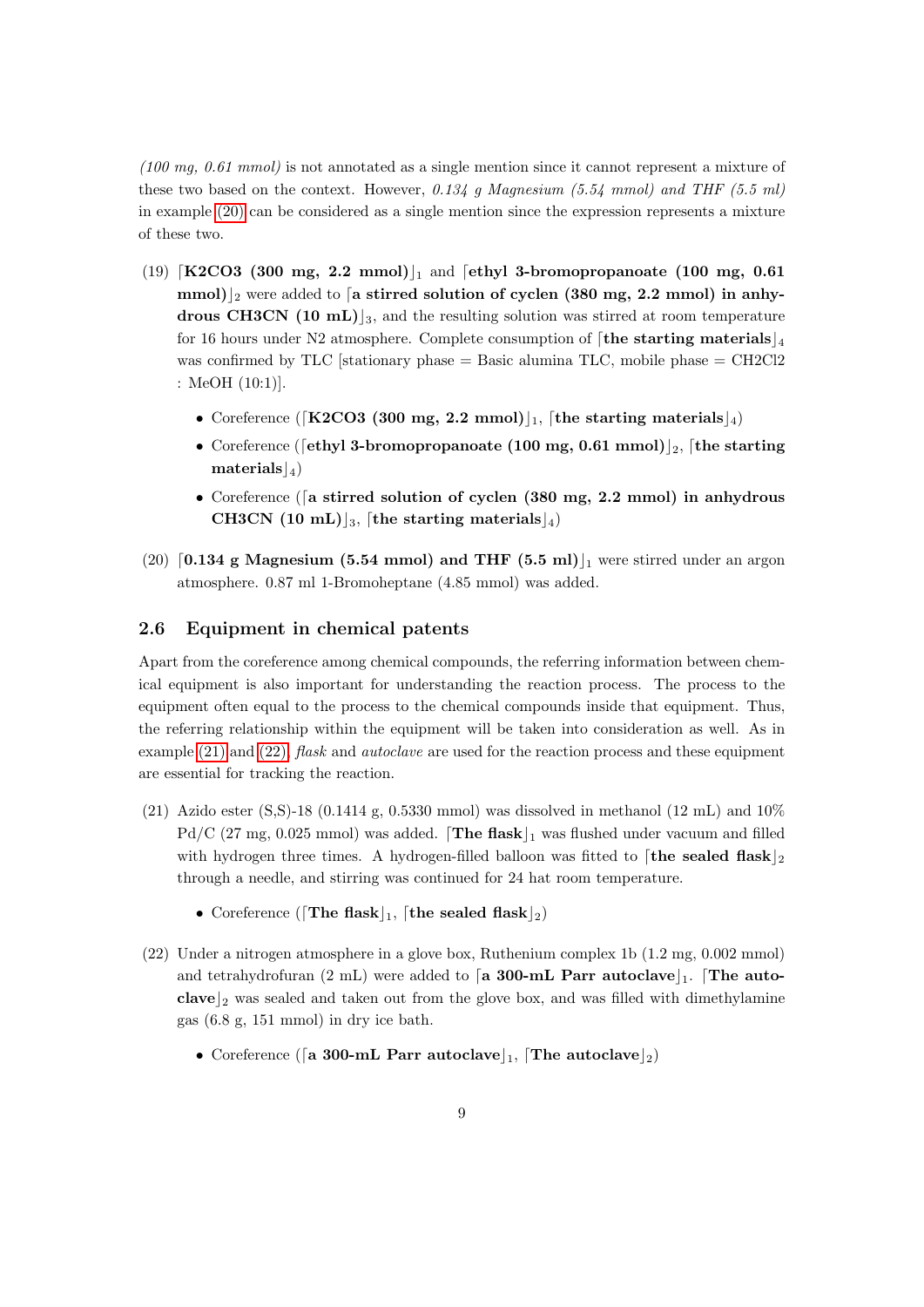# <span id="page-9-0"></span>3 Mentions

As discussed in section 1, the purpose of this annotation task is to capture the referring phenomena among the mentions related to chemical compounds. Thus, only the mentions that are involved in referring relationships and related to chemical compounds will be annotated. The mentions that are considered for referring links are discussed in the following section and examples are demonstrated in table 1. Specifically, Verbs (e.g. mix, purify, distill) and descriptions that refer to event (e.g. the same process, step 5) will not be annotated in this corpus.

## <span id="page-9-1"></span>3.1 Proper Nouns

Proper noun is one of the important parts in chemical patents. Chemical compounds are usually named as proper nouns. In this corpus, proper nouns related to chemical compounds are considered as atomic mentions. What's more, as discussed in section 2.1, quantity information of chemical compounds is important for reaction process. Based on this consideration, if proper nouns are described with quantities, the quantifying description will be included in proper nouns annotation. For instance, in example [\(23\),](#page-9-2)  $N$ ,N'-Dicyclohexyl-1,4-benzenedicarboxamide is presented with quantity 4.03 g in this reaction process. This quantifying proper noun [4.03 g of  $\mathbf{N},\mathbf{N'}$ -Dicyclohexyl-1,4-benzenedicarboxamide  $\vert_3$  is considered as an atomic mention. More complex examples can be seen in example [\(24\).](#page-9-3)

<span id="page-9-2"></span>(23) Method of Making  $[N,N^{\prime}$-Dicyclohexyl-1,4-benzenedicarboxamide]_1$ ...The crude product was recrystallized from  $\text{[DMF]}_2$ , yielding  $\text{[4.03 g of N,N'-Dicyclohexyl-}$ 1,4-benzenedicarboxamide  $\vert_3$  as white powder.

Proper nouns:  $\left\lceil N, N'-Dicyclohexyl-1,4-benzenedicarboxamide \right\rceil_1, \left\lceil DMF\right\rceil_2, \left\lceil 4.03\right\rceil_2$ g of N,N'-Dicyclohexyl-1,4-benzenedicarboxamide

<span id="page-9-3"></span>(24) [2-Chloro-4-hydroxy-phenylboronic acid (150 mg, 870.22  $\mu$ mol)[1, [2-isopropyl-5-bromoimidazole (82.26 mg, 435.11  $\mu$ mol) $]_2$ , [1,1'-bis (diphenylphosphine) ferrocene palladium chloride (31.84 mg, 435.11  $\mu$ mol)<sup>3</sup> and [sodium carbonate  $(92.23 \text{ mg}, 870.22 \text{ }\mu\text{mol})$ <sub>4</sub> were stirred in [5 ml of tetrahydrofuran]<sub>5</sub> and 0.5 ml of water.

> Proper nouns: [2-Chloro-4-hydroxy-phenylboronic acid (150 mg, 870.22  $\mu$ mol) $\vert_1$ , [2-isopropyl-5-bromoimidazole (82.26 mg, 435.11  $\mu$ mol) $|_2$ , [1,1'-bis (diphenylphosphine) ferrocene palladium chloride (31.84 mg, 435.11  $\mu$ mol) $\left| \right|$ <sub>3</sub>, [sodium carbonate (92.23 mg, 870.22  $\mu$ mol)<sup>[4]</sup>, [5 ml of tetrahydrofuran<sup>[5]</sup>

One related issue is that proper nouns in the chemical area sometimes make up by their components, as discussed in section 2.2. These components help to understand the chemical compounds but it is unusual to consider them individually in the compound description. In this corpus, nested proper nouns are not considered as mentions. As in example [\(25\),](#page-11-1) proper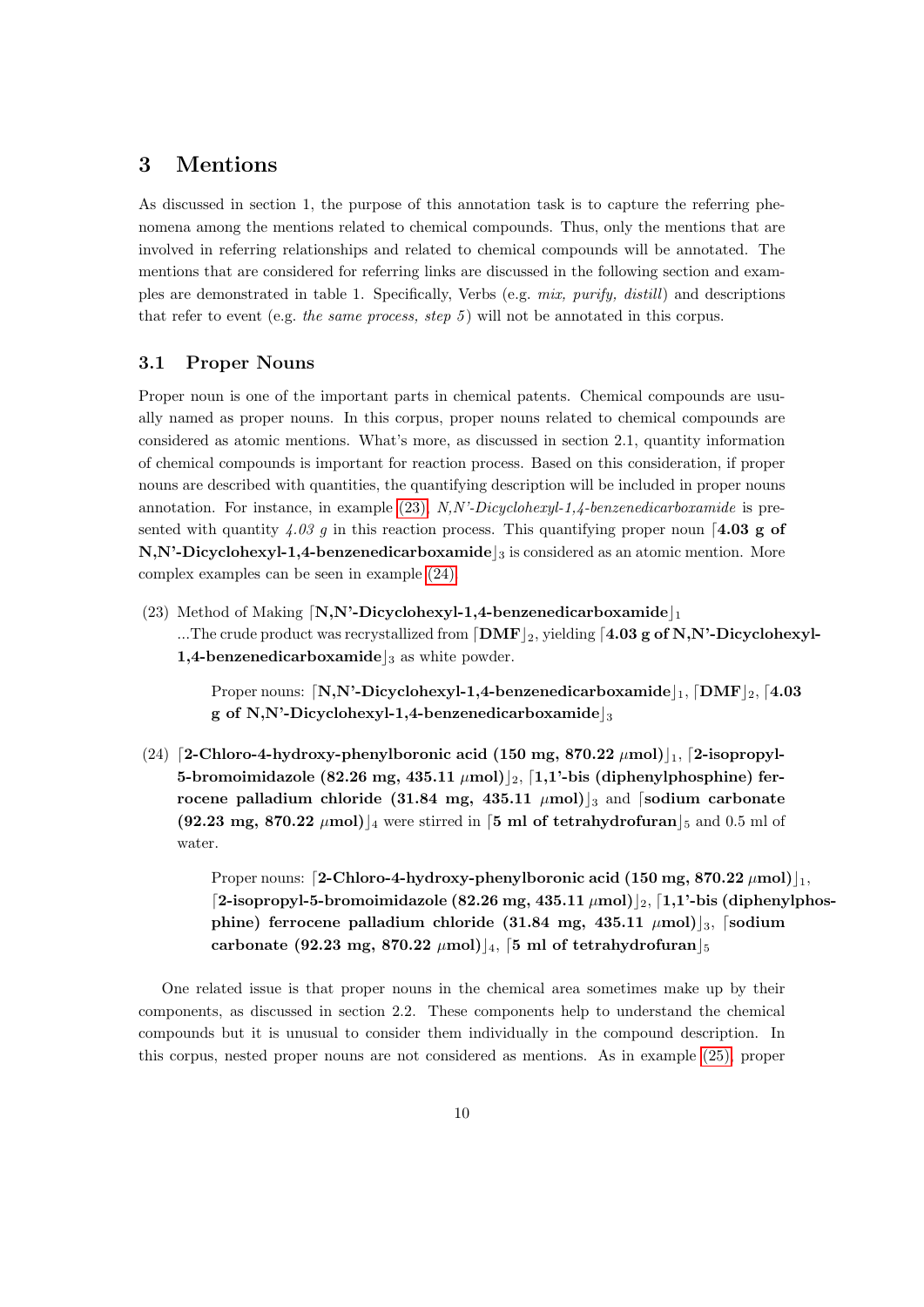| <b>Type</b>  | Example                                                                    |
|--------------|----------------------------------------------------------------------------|
|              | THF                                                                        |
| Proper nouns | <b>DIEA</b>                                                                |
|              | DCM                                                                        |
|              | $N-[4-(Benzoxazo1-2-yl)-methoxyphenyl]-S-$                                 |
|              | $methyl-N'-phenyl-isothiourea$                                             |
|              | $(2, 6\text{-}dichloro\text{-}4\text{-}fluorophenyl)$ hydrazine hydrochlo- |
|              | ride                                                                       |
|              | ethyl<br>$3-(1,4,7,10-tetraazacyclodo de can-1-$                           |
|              | $y$ l) $propanoate$                                                        |
|              | it.                                                                        |
|              | they                                                                       |
|              | this                                                                       |
|              | compound 5                                                                 |
|              | formed by-product                                                          |
|              | the title compound                                                         |
|              | <i>the mixture</i>                                                         |
|              | the starting materials                                                     |
|              | a pure compound                                                            |
| Noun phrases | $0.1$ g of anhydrous LiCl                                                  |
|              | $5.5$ mL of cyclohexylamine                                                |
|              | 81 % of the raw product                                                    |
|              | $3,4$ -dihydro-2H-pyran (0.70 ml, 7.67 mmol)                               |
|              | Compound $(1)(0.350 g, 0.737 mmol)$                                        |
|              | $2,4$ -dichloro-6-(6-trifluoromethylpyridin-2-yl)-                         |
|              | $1,3,5\text{-}triazine$ (5.0 g, 16.9 mmol) in tetrahydro-                  |
|              | furan $(100 \; mL)$                                                        |
|              | $a$ solution of 1.5 equiv. of methyliodide                                 |
|              | a stirred solution of cyclen (380 mg, 2.2 mmol)                            |
|              | in anhydrous CH3CN (10 mL)                                                 |
|              | a Teflon <sup>®</sup> flask                                                |
|              | an autoclave                                                               |
| Identifiers  | 4                                                                          |
|              | 5i                                                                         |

Table 1: Chemical compound related mentions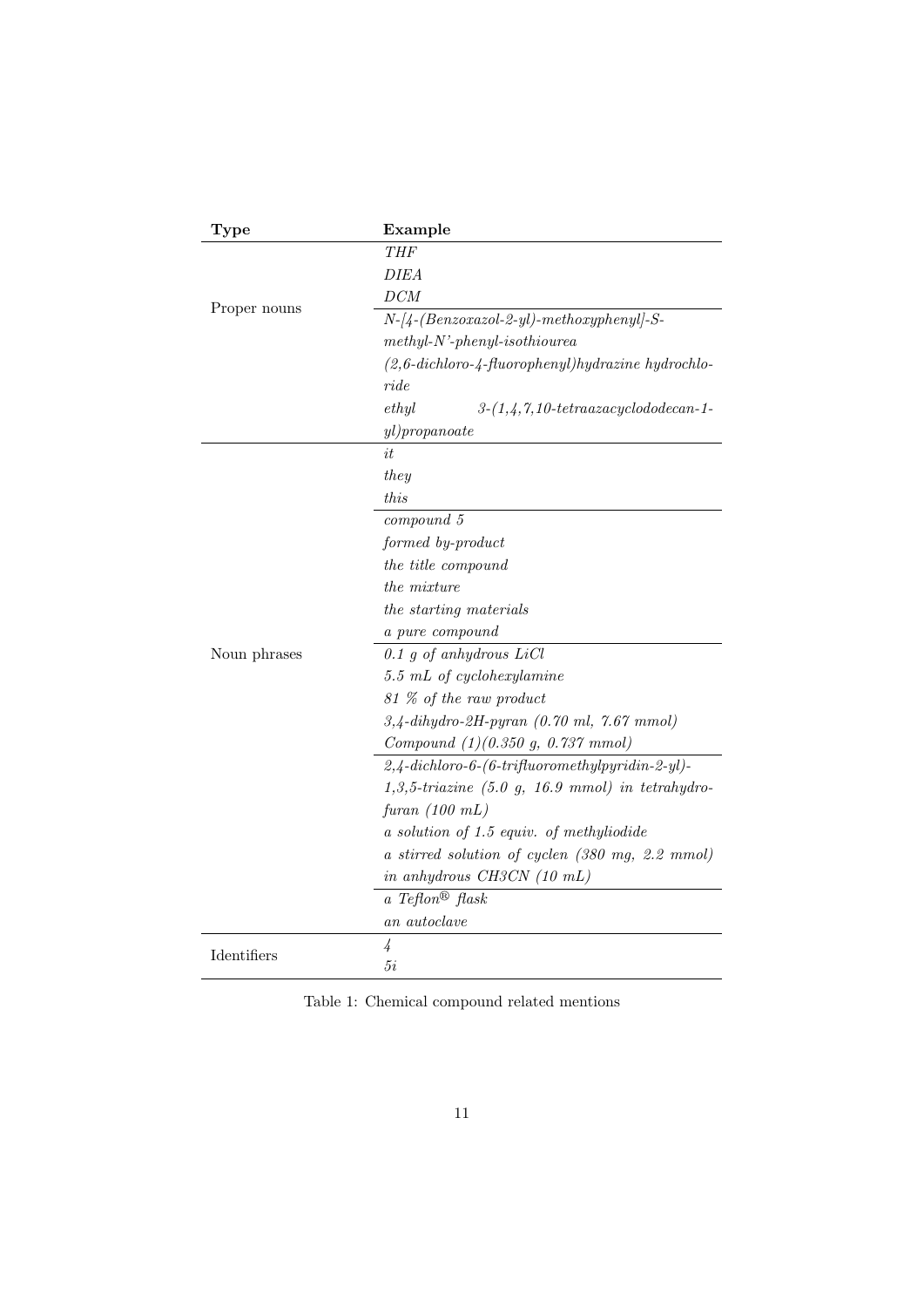nouns  $[N-[4-(benzoxazo]-2-y])$ -methoxyphenyl]-S-methyl-N'-phenyl-isothiourea $\vert_1$  and [1.0 equiv. of N-[4-(benzoxazol-2-yl)-methoxyphenyl]-N'-phenylthiourea  $\vert_2$  make up by similar component, i.e.  $\frac{4-(benzoxazol-2-yl)-methoxyphenyl}$ , while this component should not be annotated as atomic mention since it is only part of the description of the proper nouns. It is the same case for ethyl in example [\(26\).](#page-11-2) The nested proper nouns are not annotated as atomic mention.

<span id="page-11-1"></span>(25)  $[N-[4-(benzoxazol-2-y])-methoxyphenyl]-S-methyl-N'-phenyl-isothiourea]$  (TS-16b)

A solution of 1.5 equiv. of methyliodide in acetone was added dropwise to an ice-cooled mixture of  $1.0$  equiv. of N-[4-(benzoxazol-2-yl)-methoxyphenyl]-N'-phenylthiourea $|_2$ and 1.0 equiv. of potassium carbonate in acetone (ca 5 mL/mmol).

<span id="page-11-2"></span>(26) Synthesis of  $\left[\text{ethyl }3-(1,4,7,10\text{-tetraazaacycloddo decan-1-yl}\right]$ propanoate $\left[\right]$ K2CO3 (300 mg, 2.2 mmol) and [ethyl 3-bromopropanoate (100 mg, 0.61 mmol)]<sup>2</sup> were added to a stirred solution of cyclen  $(380 \text{ mg}, 2.2 \text{ mmol})$  in anhydrous CH3CN  $(10$ mL).

## <span id="page-11-0"></span>3.2 Noun phrases

Apart from proper nouns, chemical compounds can be presented as noun phrases (NPs). A NP consists of a noun or pronoun and its modifiers and it forms a large part of compound expressions in chemical patents. Since this annotation guideline aims to capture anaphora phenomena over chemical compounds, only NPs that are related to compounds will be considered as mentions. The types of NPs annotated in this guideline are discussed as below.

A pronoun is a word that can function as a NP used by itself and that refers either to the participants in the discourse or to someone or something mentioned elsewhere in the discourse. In chemical patents, a pronoun usually refers to the chemical compound mentioned before. As shown in example [\(27\)](#page-11-3) and [\(28\),](#page-11-4) pronouns that are bold stand for chemical compounds and they are considered as mentions.

- <span id="page-11-3"></span>(27) After 1-ethyl-3-(3-dimethylaminopropyl) carbodiimide (EDCl, 860 mg, 4.5 mmol), 1-hydroxybenzotriazole (HOBt; 860 mg, 4.5 mmol), diisopropylethylamine (1.6 mL, 9 mmol) were added to the reaction solution,  $[\mathbf{they}]_1$  were stirred at room temperature for 6 hours. After the reaction was completed,  $\left\lceil \frac{\mathbf{it}}{2} \right\rceil$  was extracted with ethyl acetate and water.
- <span id="page-11-4"></span>(28) The compound 1 (398.4 mg, 1.22 mmol) was charged into an eggplant flask, and 5 mL of dichloromethane was then added.  $\lfloor$  This $\rfloor_1$  was stirred at room temperature for 5 minutes, and then 7 mL of TFA was added, and stirred at room temperature for 2 hours.

Generally, NP contains a noun and its modifiers. A few examples  $(29)$  -  $(31)$  shown below illustrate NPs that are related to chemical compounds, labelling with bold, and these NPs are considered as mentions.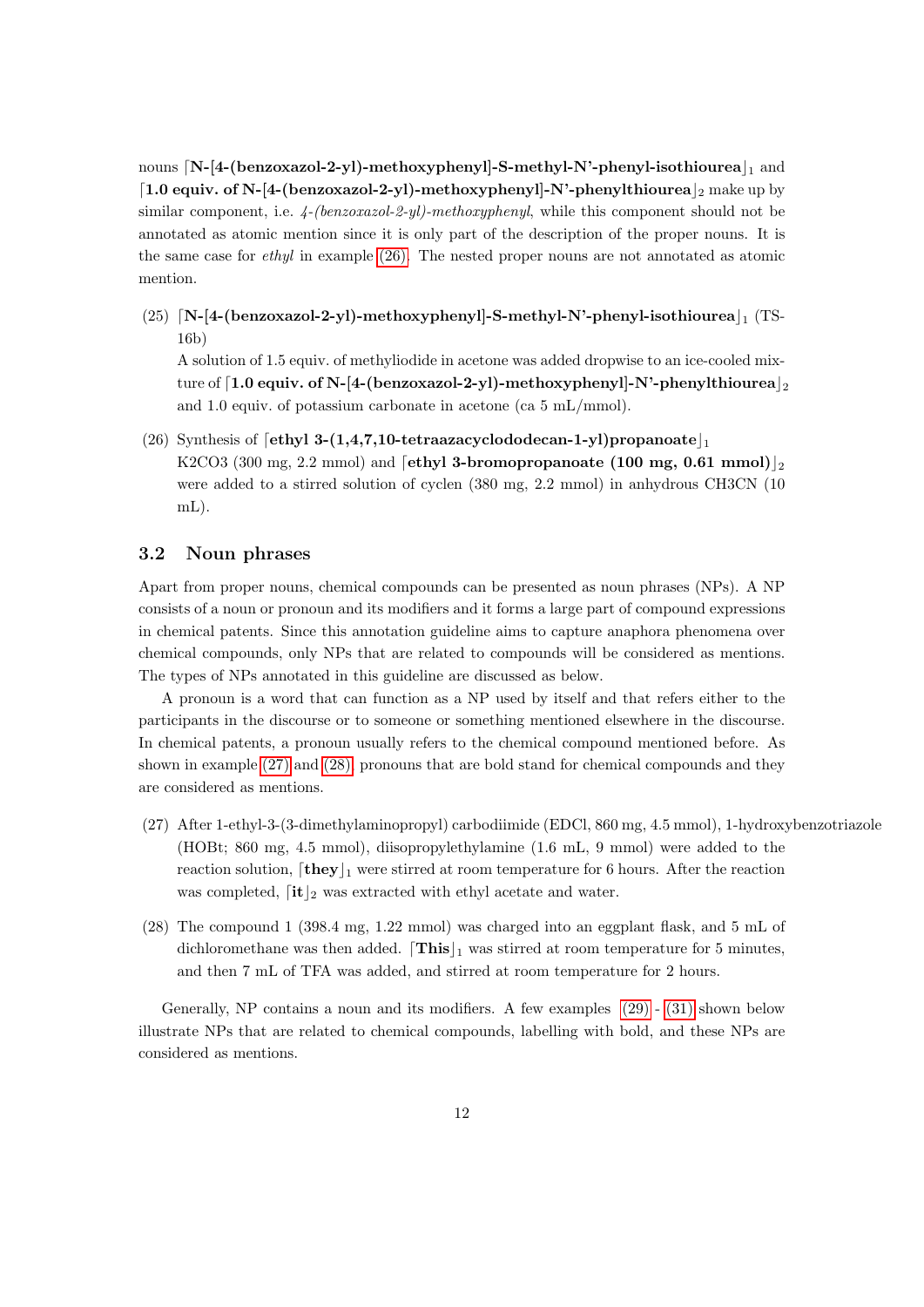- <span id="page-12-0"></span>(29) The solvent  $\vert_1$  was evaporated off under reduced pressure, and  $\vert$  the resulting residue  $\vert_2$ was purified by silica gels<sub>3</sub> column chromatography ( $\left[$ hexane-ethyl acetate $\left|_4\right\rangle$ ) to obtain [the title compound  $\vert_5$ .
- (30) After cooling [the reaction solution], to room temperature,  $5\%$  aqueous solution of hydrochloric acid (30 mL)<sub>2</sub> was added to [the reaction solution<sub>13</sub> to terminate the reaction. The mixture  $\frac{4}{4}$  was extracted with [dichloromethane (30 mL x 3) $\frac{1}{5}$ .
- <span id="page-12-1"></span>(31) The reaction mixture  $\vert_1$  was diluted with  $\vert$  10 ml of methanol $\vert_2$  and  $\vert$  10 ml of **methylene chloride**  $\frac{1}{3}$  and concentrated to give  $\left[ \frac{1}{4} \text{ circle product} \right]_4$  which was purified by **[preparative separation plate**]<sub>5</sub> to give **[a secondary crude product**]<sub>6</sub> which was then purified by  $\lceil$ **prep-HPLC** (**HCl** system) $\lceil$ <sup>7</sup> to give  $\lceil$ **a** pure compound of Example 166 (5.00 mg, the yield was 6.71%) s as [a white powder].

What's more, there are a few types of NPs needed to notice and handle carefully in chemical patents: quantified NPs, NPs with preposition and NP with state description.

As discussed in section 2.1, chemical products are usually described with a quantity as it is common that the quantity of products will affect the process of the chemical reaction. NPs with quantities (i.e. quantified NPs) are considered as atomic mentions if the quantities are provided. For instance, The compound 1 (398.4 mg, 1.22 mmol) $\vert_1$  and  $\vert$ 5 mL of dichloromethane  $\vert_2$  in example [\(32\)](#page-12-2) will be considered as atomic mentions.

One related issue is that quantity expression itself might represent the chemical compound if the chemical compound is not provided. As shown in example  $(34)$ , **Yield: 0.15 g (58% of** theory) $\vert$ <sub>7</sub> represents chemical compound [6-[5-Bromo-6-(2,4-dimethoxy-benzylamino)pyridin-2-ylmethyll-5-methyl-[1,2,5]oxadiazolo[3,4-b]pyridin-7-ylamine Obtained  $\vert_1$  although that compound is not stated in the expression.

- <span id="page-12-2"></span> $(32)$  The compound 1 (398.4 mg, 1.22 mmol)<sub>1</sub> was charged into an eggplant flask, and [5 mL of dichloromethane]<sub>2</sub> was then added.
- (33) The residue  $\vert_1$  was washed with  $\vert$  acetone  $\vert_2$  and  $\vert$  ether  $\vert_3$  to obtain  $\vert$  the target compound  $(1.1 \text{ g}, 76\%)|_{4}$ .
- <span id="page-12-3"></span> $(34)$  [6-[5-Bromo-6-(2,4-dimethoxy-benzylamino)-pyridin-2-ylmethyl]-5-methyl-[1,2,5]oxadiazolo[3,4b]pyridin-7-ylamine Obtained  $\vert_1$  by starting from [6-(5-Bromo-6-fluoro-pyridin-2ylmethyl)-5-methyl-[1,2,5]oxadiazolo[3,4-b]pyridin-7-ylamine  $\vert_2$  (example 22) and  $\lceil 2.4$ -dimethoxy-benzylamine  $\lceil 3 \text{ using } \rceil$  diisopropylethylamine  $\lceil 4 \text{ instead of } \rceil$  potassium fluoride  $\vert_5$ . Stirred for 18 hours at 120°C. and purified by RP-HPLC (modifier: [trifluoroacetic  $\bf{acid}|_6$ ).

[Yield: 0.15 g (58% of theory)| $_7$ .

A NP with preposition considers the NPs connected with preposition (e.g. in, with, of). Chemical compounds can be represented in this form as well and it is also considered as men-tion. As in example [\(35\),](#page-13-0) the phrase  $[2,4-{\rm dichloro-6}-(6-{\rm trifluoromethylpyridin-2-y}]-1,3,5-$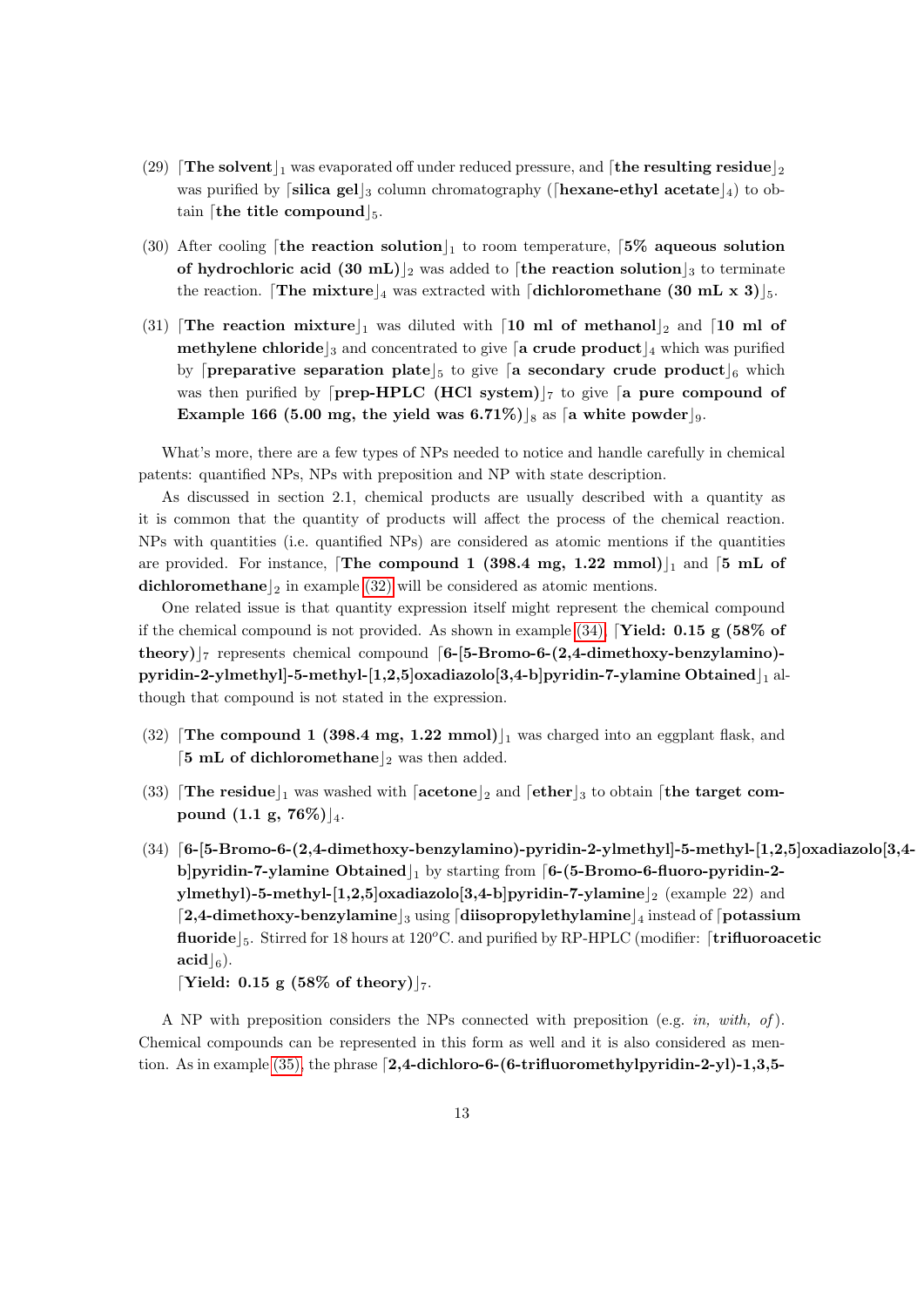triazine (5.0 g, 16.9 mmol) in tetrahydrofuran (100 mL)  $\vert$  describes a solvent that contains 2,4-dichloro-6-(6-trifluoromethylpyridin-2-yl)-1,3,5-triazine (5.0 g, 16.9 mmol) and tetrahy $d$ rofuran (100 mL) and this phrase is considered as a mention. Another example can be seen in [\(36\).](#page-13-1)

- <span id="page-13-0"></span> $(35)$  [2,4-dichloro-6-(6-trifluoromethylpyridin-2-yl)-1,3,5-triazine (5.0 g, 16.9 mmol) in tetrahydrofuran (100 mL)<sub>1</sub> were added 4-amino-2-trifluoromethyl pyridine (3.3 g, 20.3 mmol) and sodium bicarbonate (2.14 g, 25.3 mmol).
- <span id="page-13-1"></span> $(36)$  [A solution of 1.1 equivalents of 3,4-dichlorophenylisocyanate in dry THF (ca. 2 mL per mmol) $\vert_1$  was added dropwise to [a mixture of 1 equivalent of the appropriate amino derivative in dry THF (ca. 2 mL per mmol)]<sub>2</sub>.

In chemistry, diffident states of the chemical compound can distinguish different properties. In that case, NP with state information (e.g. saturated, aqueous, at  $O^oC$ , etc.) is considered as a mention. Expressions [saturated aqueous ammonium chloride solution (30 mL) $_2$ , [anhydrous tetrahydrofuran (100 mL)  $_{2}$ , [a stirred solution of 2-(4-(methoxymethoxy)phenyl)-5,5-dimethyl-1,3-dioxane (1.5 g, 5.95 mmol) in THF (15 mL) at -78  $^{\circ}$ C $|_1$  and [isobutylene (8g, 142.6mmol, condensed at -78C)  $\vert_5$  in example [\(37\)](#page-13-2) - [\(40\),](#page-13-3) respectively, are considered as mentions.

- <span id="page-13-2"></span> $(37)$  ... Water  $(30 \text{ mL})|_1$  and [saturated aqueous ammonium chloride solution (30)  $mL$ )<sub>2</sub> were added thereto, and [the mixture]<sub>3</sub> was extracted with [ethyl acetate (100  $mL$ ) |4...
- (38) ...[2,3-Dichloro-4-nitropyrimidine (5.8 g, 30 mmol)<sup>[1]</sup> was dissolved in [anhydrous] tetrahydrofuran (100 mL)<sup>2</sup> and [the reaction solution<sup>2</sup> was cooled to -78<sup>o</sup>C...
- $(39)$  ...To [a stirred solution of 2-(4-(methoxymethoxy)phenyl)-5,5-dimethyl-1,3-dioxane (1.5 g, 5.95 mmol) in THF (15 mL) at -78  $^{\circ}$ C $|_1$  was added [n-BuLi (9 ml, 8.9 mmol, 1.5 eq) $|_{2}...$

Apart from NPs that are directly related to chemical compounds, NPs that describes chemical equipment are also related to chemical compounds, as the process to the equipment equals to the process to the chemical compounds inside. The equipment is also considered as mentions. As shown in example [\(40\),](#page-13-3) the equipment [a Teflon<sup>®</sup> flask]<sub>3</sub> and [The flask]<sub>4</sub> are also annotated as mentions.

<span id="page-13-3"></span>(40) Sulfuric acid (conc, 1ml)<sub>1</sub> was added to [a solution of D-(R)-4-hydroxyphenylglycine  $(1.0g, 6.0mmol)$  in 1,4-dioxane  $(8ml)|_2$  placed in [a Teflon<sup>®</sup> flask]<sub>3</sub>. [The flask]<sub>4</sub> was cooled to -78C and [isobutylene (8g, 142.6mmol, condensed at -78C)  $\vert_5$  was added.

Another related issue is that the distinguish between expressions for chemical compounds and reaction processes need to be handled carefully. For example, the reaction in example [\(41\)](#page-14-0) represents the reaction mixture. However, in example [\(42\),](#page-14-1) it represents the reaction process. Similar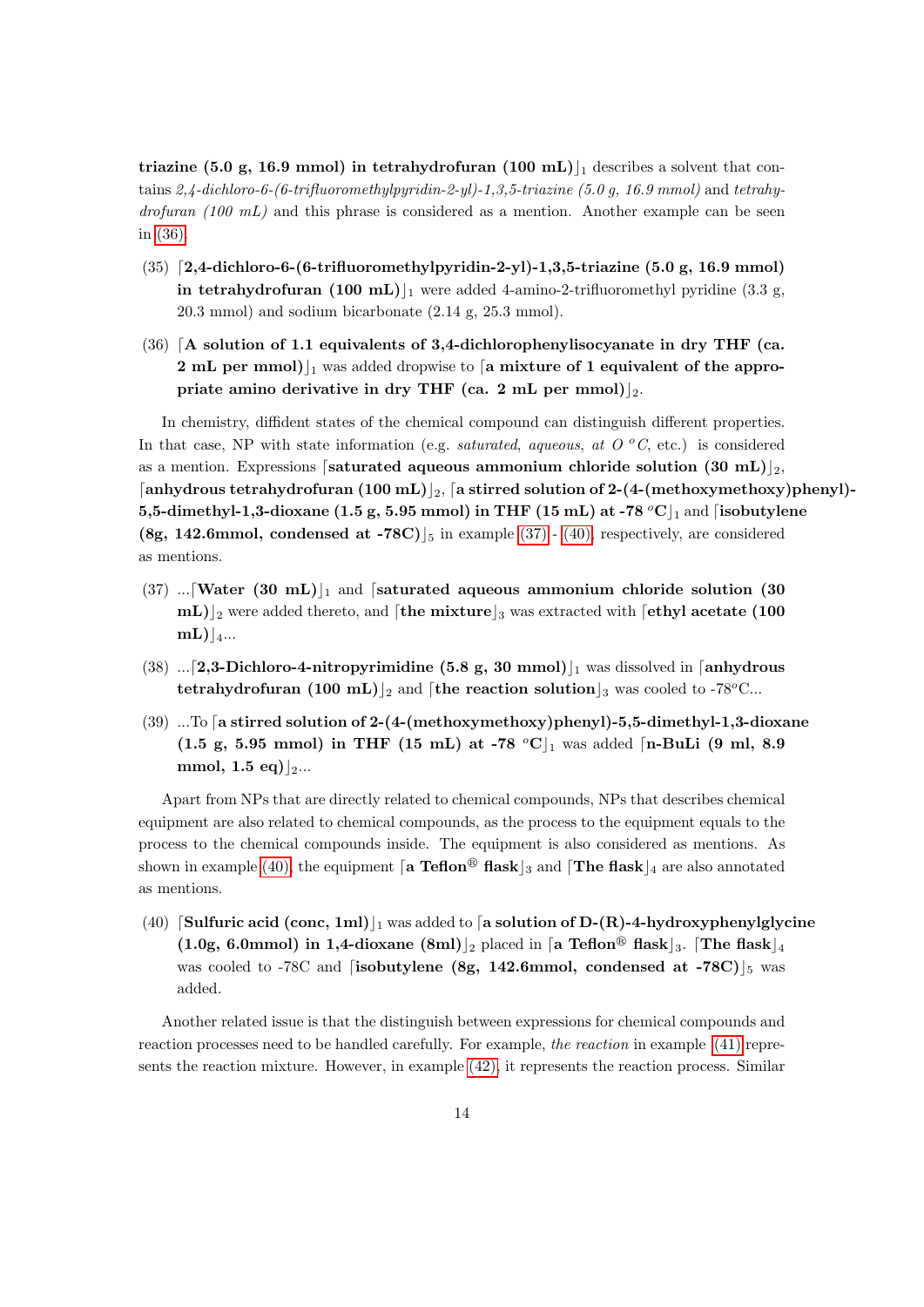cases are in the expression for *example*. In example [\(43\),](#page-14-2) *Example 56A (3.2 g, 32.6 mmol)* stands for the output product from the process Example 56A while Example 56B represents the label for reaction process to the chemical compound  $[\text{bicyclo}[1.1.1]$  pentane-1-carbaldehyde $_1$ . Another example can be seen in  $(44)$ . Example 17A, Ex. 16A and Ex. 12A describes the reaction process labels.

- <span id="page-14-0"></span>(41) ... The mixture  $\vert_1$  was degassed and  $\vert$  ((2-di-cyclohexylphosphino-3,6-dimethoxy-2',4',6'-triisopropyl-1,1'-biphenyl)-2-(2'-amino-1,1'-biphenyl)]palladium(II) methanesulfonate methanesulfonate (0.039 g, 0.04 mmol) <sub>2</sub> was added. The reaction  $\vert_3$ was heated to 100<sup>o</sup>C. for 3 hours. [The reaction mixture  $\vert_4$  was diluted with [DCM  $(50 \text{ mL})_{5}$  and washed with [water  $(50 \text{ mL})_{6}...$
- <span id="page-14-1"></span>(42) ...An additional portion of [sodium borohydride (10 mg, 0.27 mmol) $\vert_1$  was added, and **[the reaction mixture**]<sub>2</sub> was heated at  $50^{\circ}$ C. for an additional 2 h. The reaction was quenched with  $\lceil \text{water} \rceil_3$ , and  $\lceil \text{the reaction mixture} \rceil_4$  was partitioned between  $\lceil \text{sat.} \rceil$ .  $\textbf{NaHCO3}|_5$  and  $\textbf{[EtOAc]}_6...$
- <span id="page-14-2"></span>(43) Example 56B [bicyclo[1.1.1]pentane-1-carbaldehyde]<sub>1</sub> **Example 56A (3.2 g, 32.6 mmol)** 2 was dissolved in [5 mL of dichloromethane  $\vert$ 3...
- <span id="page-14-3"></span> $(44)$  Example 17A [3-Ethyl-1-(2-methoxyethyl)-5-methyl-2,4-dioxo-1,2,3,4-tetrahydrothieno[2,3d]pyrimidine-6-carboxylic acid $\vert_1$ Analogously to the method described in Ex. 16A,  $[2.50 \text{ g } (6.78 \text{ mmol})$  of the compound from Ex.  $12A_{2}$  were used to obtain [1.82 g (85% of theory) of the title **compound**  $\vert_3$ . The reaction time in this case was 1 h.

Also, in this annotation, we tends to leave out the reference information of the chemical compound unless it is necessary to identify the chemical compound. As showed in example [\(45\)](#page-14-4) and [\(46\),](#page-14-5) reference information, i.e. see international patent application WO 2003057673 and table I, is not included for the mention annotation. It is different from mention [2.50 g (6.78) mmol) of the compound from Ex.  $12A\vert_2$  in example [\(44\),](#page-14-3) which needs reference information to indicate the chemical compound.

- <span id="page-14-4"></span> $(45)$  ... [A mixture of 3,5-dimethyl-4-nitro-1 H-pyrazole<sub>1</sub> (see international patent application WO 2003057673) (3.982 g, 28.22 mmol), iodobenzene (11.3 mL, 101.4 mmol), K2CO3 (8.19 g, 59.26 mmol), CuI (268.8 mg, 1.41 mmol), and trans-N,N'-di-methylcyclohexane-1,2-diamine (890  $\mu$ L, 5.63 mmol)<sup>[1]</sup> were heated to 180  $\rm ^{o}C$  for 4 h...
- <span id="page-14-5"></span>(46) Example 1:  $\lceil \text{compound (2)} \rceil_1$  in table I [4-chloro-3-nitrophenol (5 g, 28.8 mmol, 1 eq.)]<sub>2</sub> was placed in [dimethylformamide]  $(96 \text{ mL})|_{3...}$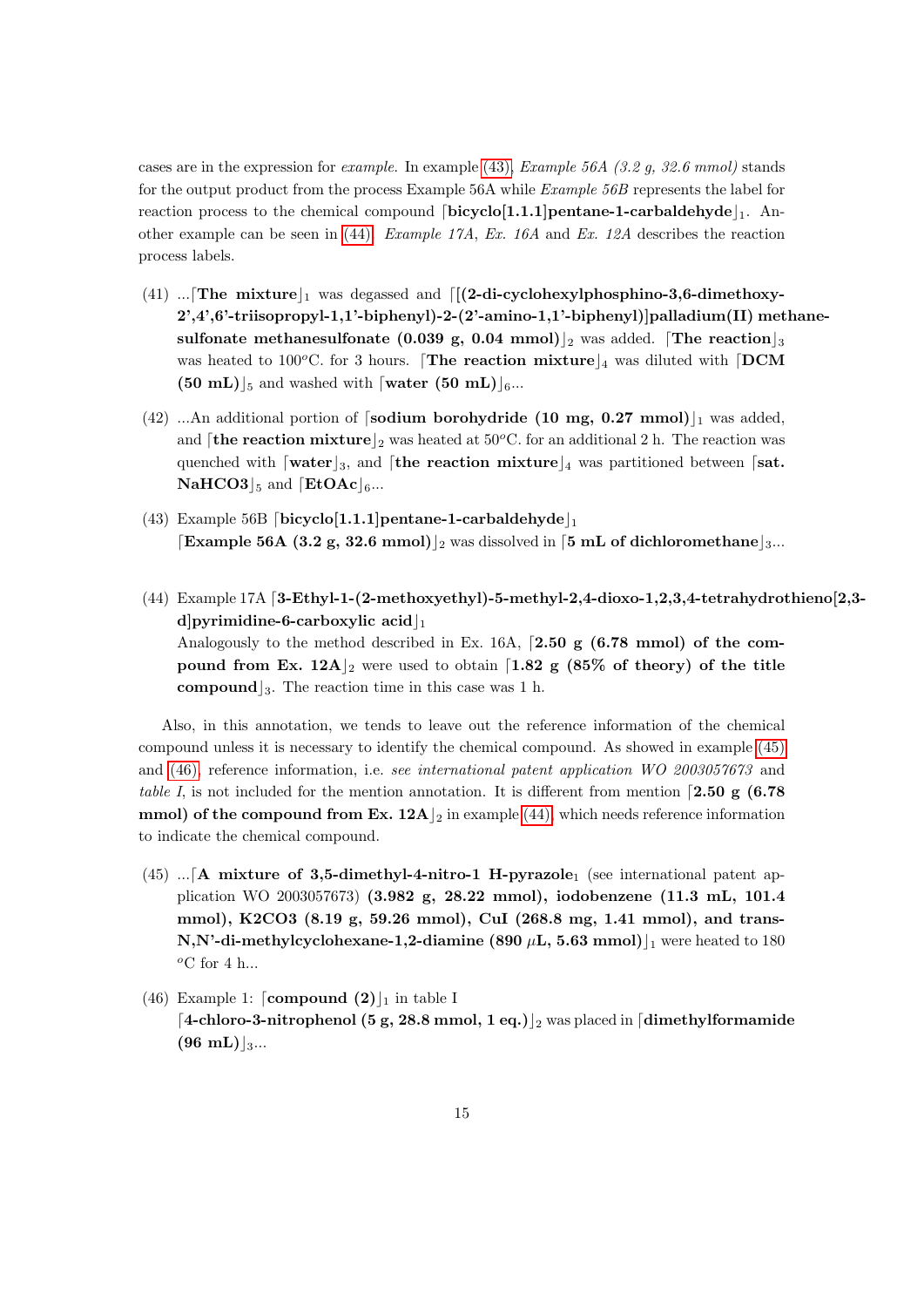## <span id="page-15-0"></span>3.3 Identifiers

In chemical patents, identifiers or labels may also be used to represent chemical compounds, in the form of numbers and/or letters. These identifiers are treated as atomic mentions as well.

- $(47)$   $([4]_1) \rightarrow ([5]_2)$ Acetic acid  $(9.8 \text{ ml})$  and water  $(4.9 \text{ ml})$  were added to the solution of  $\lceil \text{Compound } (4) \rceil$  $(0.815 \text{ g}, 1.30 \text{ mmol})|_3$  in THF  $(4.9 \text{ ml})...$ 
	- example of identifiers that represent compounds:  $[4]_1$ , [Compound (4) (0.815 g, 1.30 mmol $\vert$ <sub>3</sub>
- (48) Preparation Example 1 (Compound Nos.:  $[2]_1$  and  $[6]_2$ )
	- example of identifiers that represent compounds:  $[2]_1$ ,  $[6]_2$
- (49) To the mixture of  $\begin{bmatrix}6 & (15 \text{ mg}, 26 \mu \text{mol})\end{bmatrix}$  and  $\begin{bmatrix}10 & (11 \text{ mg}, 40 \mu \text{mol})\end{bmatrix}$ <sub>2</sub> in a solvent system of methanol-H2O-CH2Cl2  $(1:1:1)$  were added CuSO4 $\cdot$ 5H2O (6 mg, 26  $\mu$ mol) and sodium ascorbate (5 mg, 26  $\mu$ mol) and the mixture was stirred overnight at room temperature.
	- example of numbers that represent compounds:  $\left[6 \right. (15 \text{ mg}, 26 \mu \text{mol})\left|_1, \left[10 \right. (11 \text{ g})\right]$ mg, 40  $\mu$ mol) $\vert_2$

However, one related issue is that only the numbers that represent chemical compounds are considered as mentions. The numbers that represent reaction condition, e.g. pH, temperature and time, are not annotated as mentions.

What's more, as stated in Section 3.2, expressions can be used to represent a chemical compound or reaction process. Identifiers also need to be handled carefully. Expression of number with dash or dot can be used to represent a reaction process. As in example [\(50\),](#page-15-2) expression  $2-\frac{3}{5}$ represents "Example 2 Step 3", which is an indicator for a reaction process. Similar example can be seen in example [\(51\).](#page-15-3)

- <span id="page-15-2"></span>(50) 2-3 : Preparation of  $\left[1,1'$ -(3-methoxypyrazin-2,6-diyl)diethanone $\left[1, \left(\left[XI\right]_2\right)\right]$ [3,5-Dibromo-2-methoxypyrazine (600 mg, 2.24 mmol) <sub>3</sub> and [palladium(II) acetate (40.22 mg, 179.16  $\mu$ mole)<sup>[4]</sup> were dissolved in...
- <span id="page-15-3"></span>(51) (1.2) Preparation of [Compound  $1B|_1$ [Compound 1A (80.6 g, 400.49 mmol)]<sub>2</sub>, [benzimidamide hydrochloride (69.9 g, 440.61 mmol)  $|_3$ , and [sodium ethoxide  $|_4$  were put into...

# <span id="page-15-1"></span>4 Bridging

Apart from coreference, other kinds of anaphora referring expression can be seen in chemical patents. Chemical reaction texts may refer to a reaction product, or a mixture of multiple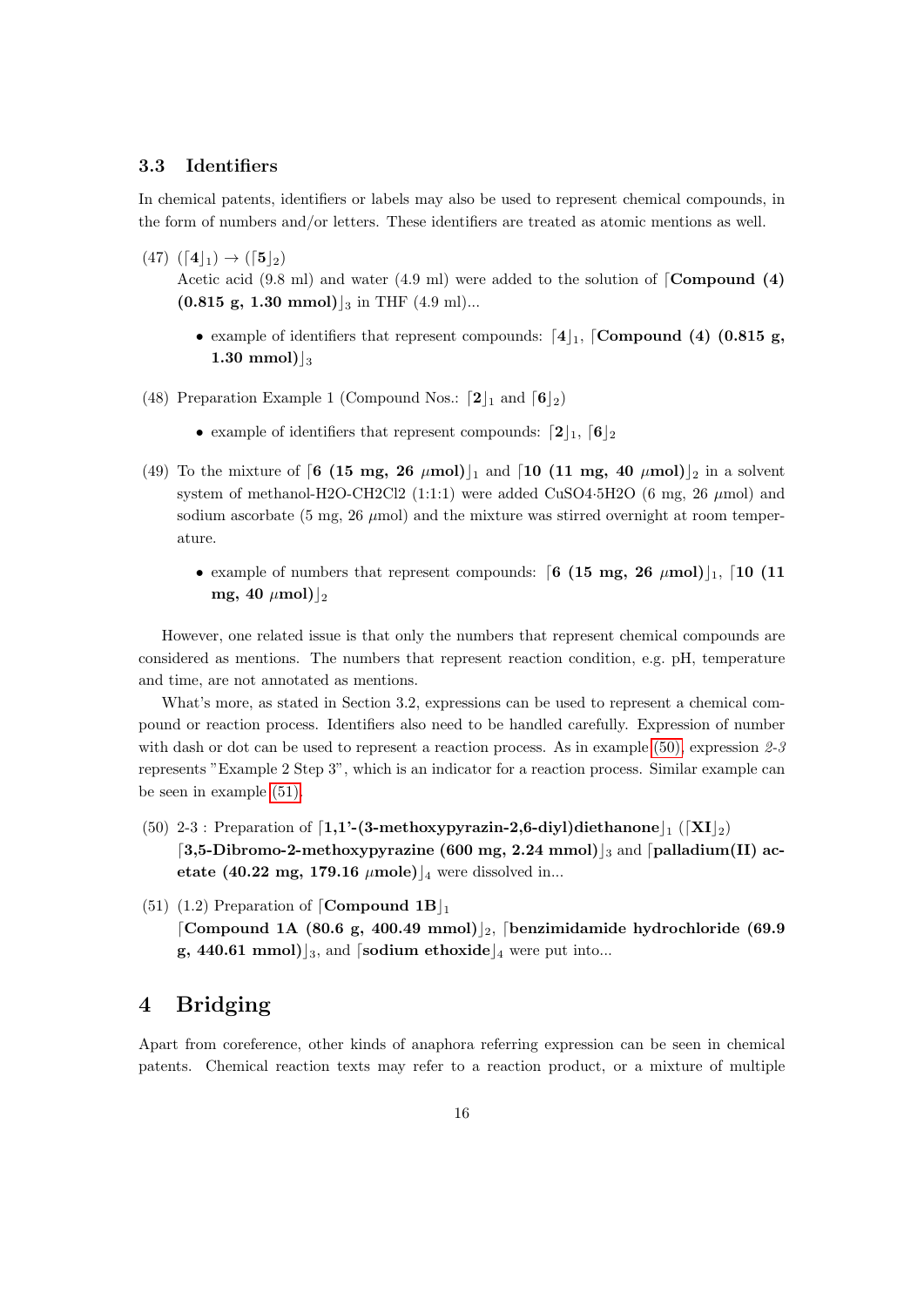chemicals, etc. These might be some intermediate compounds during the reaction process and not introduced explicitly. The relationship between direct chemical mentions and these transformed or created entities cannot be considered to be coreference as they do not refer to the same entity. To tackle this problem, bridging is introduced.

Bridging is defined as capturing semantic relation within mentions and links them via lexiconsemantic, frame, or encyclopedic relations. Specifically, in chemical patents, the semantic relationship of bridging can subsum four types (definition can be seen below): "Transformed", "Reaction-assoicaited", "Work-up" and "Contained".

As the example shows in [\(52\),](#page-16-1) [the solution  $\vert_3$  should refer to the solution mixing The compound 26 (500 mg, 3.46 mmol) $\vert_1$  and [dichloromethane (5 mL) $\vert_2$ . This relationship between these mentions is not coreference since the chemical property of the solution changes when mixing, i.e. some reactions happen. However, this reference is still anaphorically associated since the solution comes from the combination of  $\text{[The compound 26 (500 mg, 3.46 mmol)]}_1$ and  $\left[\text{dichloromethane (5 mL)}\right]_2$  and that referring relationship is considered as "Reaction-associated". Also, as in example [\(53\),](#page-16-2) the pH of [the mixture]<sub>1</sub> and [the mixture]<sub>2</sub> are different and they are not the same chemical product (entity) in chemistry. Their referring relationship is annotated as "Transformed".

- <span id="page-16-1"></span>(52) **The compound 26 (500 mg, 3.46 mmol)**, was dissolved in **[dichloromethane (5**)  $\text{mL}$ )<sub>2</sub>. DIEA (904  $\mu$ L, 5.19 mmol) and benzyl bromide(494  $\mu$ L, 4.15 mmol) were added to [the solution]<sub>3</sub>.
	- Reaction-associated (The compound 26 (500 mg, 3.46 mmol) $\vert_1$ , [the solu- $\text{tion}|_3$
	- Reaction-associated ([dichloromethane  $(5 \text{ mL})_{2}$ , [the solution]<sub>3</sub>)
- <span id="page-16-2"></span>(53) 2N-sodium hydroxide aqueous solution was added to  $\lceil \text{the mixture} \rceil_1$  until the pH of  $\lceil \text{the$ mixture  $\vert_2$  became 9.
	- Transformed ([the mixture], [the mixture]2)

For the bridging annotation, it only considers the mentions discussed in section 3. The definition of each subtype of bridging is introduced in the following section and only these four types will be considered as bridging in the corpus. Similar to the annotation of coreference in section 2, bridging relationship will be presented using the same notation: Bridging (*antecedent*, anaphor), which the referring direction is from *anaphor* to its corresponding *antecedent* (e.g. Transformed (antecedent, anaphor )) and the same strategy will be applied to handle various referring relationships (i.e. quantifying mentions, multiple antecedents, overlapping mentions discussed in section 2) in bridging annotation.

## <span id="page-16-0"></span>4.1 Transformed

Based on the chemical concern, the state change of chemical compounds, i.e. implicit reaction happens when processing compounds, will lead to the change of the identification of compounds.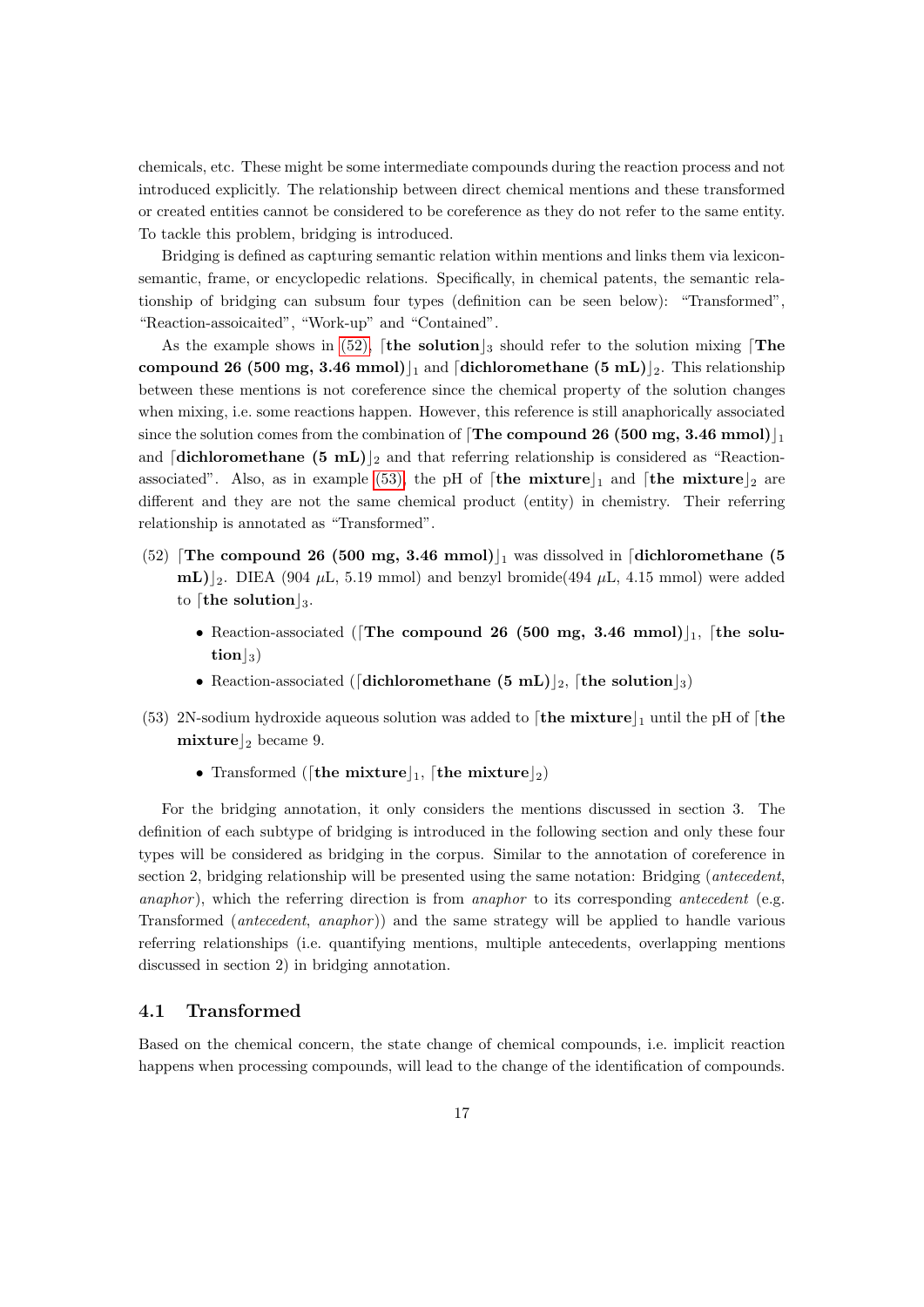These compounds under different states can not be linked as coreference while they are still anaphoric associated. To capture this associated relationship, "Transformed" is employed.

"Transformed" is defined as an anaphora link for a set of chemical compounds that are initially based on the same components, which have undergone possible changes through various conditions, which may include pH, temperature, etc. It is one-to-one from the anaphor to the corresponding compound (antecedent) that has the same components. For instance, in example [\(54\),](#page-17-1) the states of the  $\lceil \text{mixture} \rceil_1$  and  $\lceil \text{the mixture} \rceil_2$  are different since there is an action "stir". Based on chemical knowledge, the implicit reaction happens when taking "stir" action and the property of  $\lceil \text{mixture} \rceil_1$  has changed after that. Thus, these two mentions cannot be linked as coreference. There is the same case for  $\lceil \text{the mixture} \rceil_1$  and  $\lceil \text{it} \rceil_2$  in example [\(55\).](#page-17-2) In the chemical area, these mentions are not the same entities since the state has changed. However, these mentions discussed above consist of the same components and are still anaphoric associated. To capture this information, these mentions are linked as "transformed" relation, as they have the same components but in different states.

- <span id="page-17-1"></span>(54) **The mixture**  $\vert_1$  was stirred at room temperature for 1 day. A 2 mol/L aqueous solution of hydrochloric acid was added to [the mixture]2.
	- Transformed ([the mixture], [the mixture]2)
- <span id="page-17-2"></span>(55) After stirring for 2 h at 0 °C, **[the mixture**] was warmed to room temperature and stirred at this temperature until the starting material was completely consumed (tlc monitoring). Then  $\lceil \text{it} \rceil_2$  was filtered and evaporated.
	- Transformed ([the mixture],  $\left[{\text{it}}\right]_2$ )

#### <span id="page-17-0"></span>4.2 Reaction-associated

Apart from the state changes of chemical compounds, another issue is that reaction is also needed to be considered when mixing chemical compounds. The mixing process might create a new or intermediate compound which has not introduced yet. The created chemical compound also can not be considered as coreference to the previous chemical since they are not the same entity. In this annotation guideline, "Reaction-associated" is introduced to solve that issue.

"Reaction-associated" is defined as the relationship between a chemical compound and its immediate sources via a mixing process. The immediate sources don't have to be the reagent while they need to end up in the corresponding output. The source compounds retain their original chemical structure. It is one-to-many from the anaphor to the source compounds (antecedents). As in example [\(56\),](#page-18-0) [the mixture  $_4$  and the product set (i.e. [Acetic acid (9.8 ml)]<sub>1</sub>, [water  $(4.9 \text{ ml})_{2}$ , [the solution of Compound (4) (0.815 g, 1.30 mmol) in THF (4.9 ml)  $_{3}$ ) can not be categorized as set-of or part-of relation since reaction has already happened when mixing products. [the mixture  $\vert_4$  here coreferential refers to the output product from the reaction of mixing process. In that case, "Reaction-associated" is used to represent the referring relationship between them and helps in capturing the original compounds inforamtion of  $[the$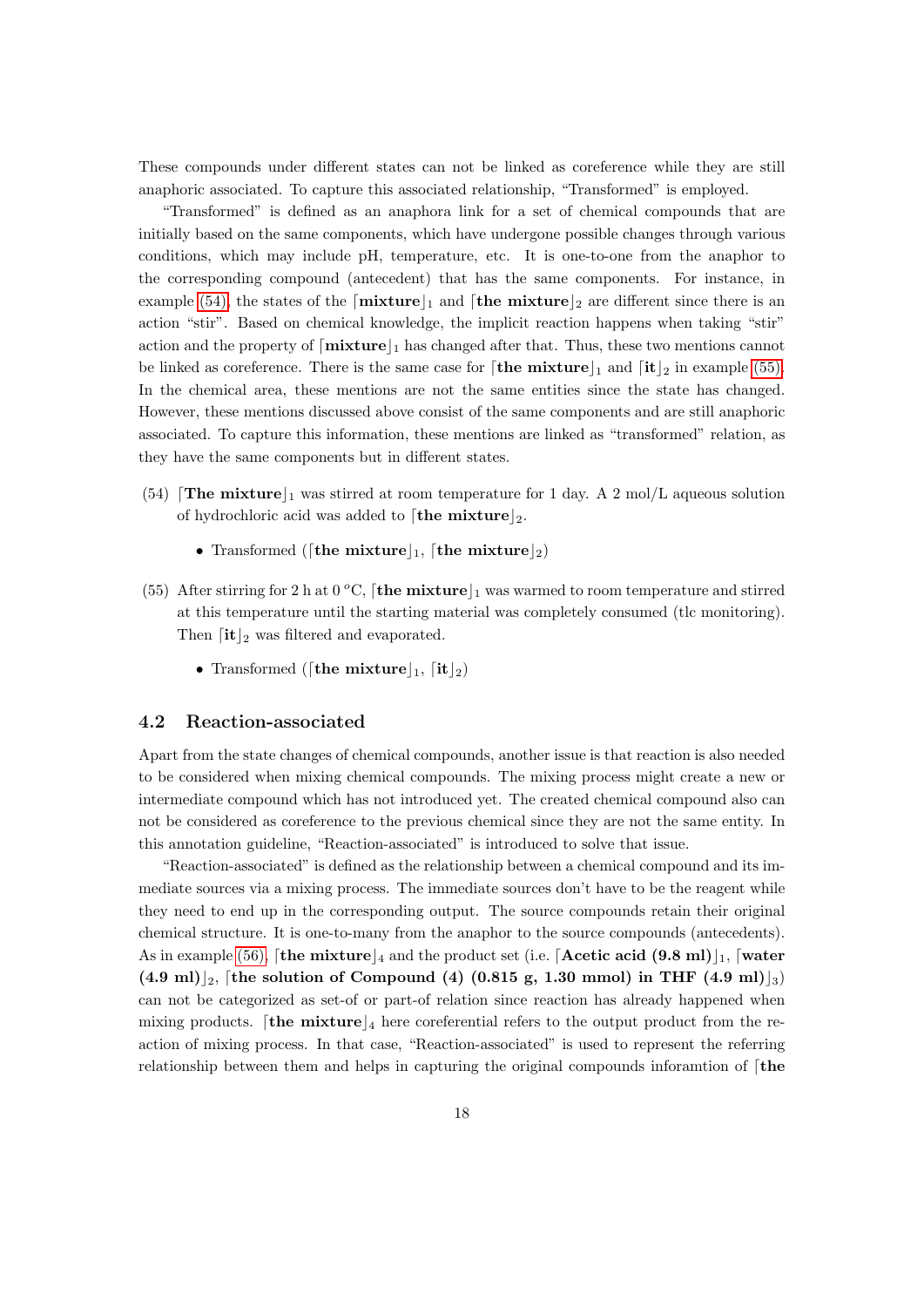mixture 4. Another example can be seen in [\(57\).](#page-18-1) [the solution  $\frac{1}{3}$  refers to a solvent that mixing  $\left[3,4\text{-dihydro-2H-pyran } (0.70 \text{ ml}, 7.67 \text{ mmol})\right]$  and  $\left[\text{the solution of Compound}\right]$ (1) (0.350 g, 0.737 mmol) in anhydrous dichloromethane (10 ml)  $|_2$ . This referring relationship is annotated as "reaction-associated".

- <span id="page-18-0"></span>(56) [Acetic acid (9.8 ml)<sub>1</sub> and [water (4.9 ml)<sub>2</sub> were added to [the solution of Compound (4) (0.815 g, 1.30 mmol) in THF (4.9 ml) . The mixture  $\vert_4$  was stirred for 3 hrs at 50C and then cooled to 0  $\rm{^oC}$ .
	- Reaction-associated ( $[$ Acetic acid  $(9.8 \text{ ml})$ <sub>1</sub>,  $[$ The mixture $]_4$ )
	- Reaction-associated ([water (4.9 ml)]<sub>2</sub>, [The mixture]<sub>4</sub>)
	- Reaction-associated ([the solution of Compound  $(4)$   $(0.815 g, 1.30 mmol)$  in THF  $(4.9 \text{ ml})|_3$ , [The mixture]<sub>4</sub>)
- <span id="page-18-1"></span> $(57)$  [3,4-dihydro-2H-pyran (0.70 ml, 7.67 mmol)] was added to [the solution of Compound (1) (0.350 g, 0.737 mmol) in anhydrous dichloromethane (10 ml)  $_2$ . To [the solution]<sub>3</sub>, camphor sulfonic acid (7 mg, 0.03 mmol) was added.
	- Reaction-associated ([3,4-dihydro-2H-pyran (0.70 ml, 7.67 mmol) $\vert_1$ , [the so $lution|_3)$
	- Reaction-associated ([the solution of Compound  $(1)(0.350 \text{ g}, 0.737 \text{ mmol})$  in anhydrous dichloromethane (10 ml) |2, [the solution |3]

As we stated, it is not necessary that the chemical compounds is reagents. [**nitrogen atmo**sphere  $\frac{5}{5}$  in example [\(58\)](#page-18-2) is involved in the reaction process and contributes to the output product [the mixture]<sub>7</sub>. Here we also consider [nitrogen atmosphere]<sub>5</sub> is linked with "reactionassociated" relation. Another example can be seen in  $(59)$ , chemical compound  $\begin{bmatrix}5 & mL \end{bmatrix}$  of  $\mathbf{N},\mathbf{N}\text{-dimethylformamides}|_4$  is involved in reaction process while not served as reagent - still linked as "reaction-associated".

- <span id="page-18-2"></span>(58) To Compound 147 (220 mg, 0.411 mmol) in DMF (2 mL) solution  $\vert_1$  were added [cesium carbonate (268 mg, 0.823 mmol)|2 and [methyl-2-chloro-2,2-difluoro acetate (0.086 mL, 0.823 mmol)<sup>3</sup>, the mixture  $\frac{4}{4}$  was stirred under  $\frac{1}{4}$  mixture **atmosphere**  $\frac{5}{5}$  at 60<sup>o</sup>C for 15 minutes. **Water**  $\frac{6}{6}$  was added thereto, and **[the mixture**] was extracted with  $\lceil \text{ethyl acetate} \rceil_{8}$ ...
	- $\bullet$  ...
	- Reaction-associated ([nitrogen atmosphere]<sub>5</sub>, [the mixture]<sub>7</sub>)
- <span id="page-18-3"></span>(59) ...Adding  $\lceil 3-methyl-7-(2-buty-1-yl)-8-bromoxanthine (0.71 g, 2.4 mmol)\rceil$ ,  $\lceil 0.71 g, 2.4 mmol \rceil$ carbonate (0.53 g, 3.8 mmol)  $\vert_2$  and [2-bromomethyl-3-cyano-pyrazine (0.52 g, **2.6 mmol**)<sub>3</sub>. Adding [5 **mL of N,N-dimethylformamides** |<sub>4</sub> in, heating to 80<sup>o</sup>C and stirring for 5 hours; after the reaction was completed, pouring [the reaction liquid  $\frac{1}{5}$ ] into...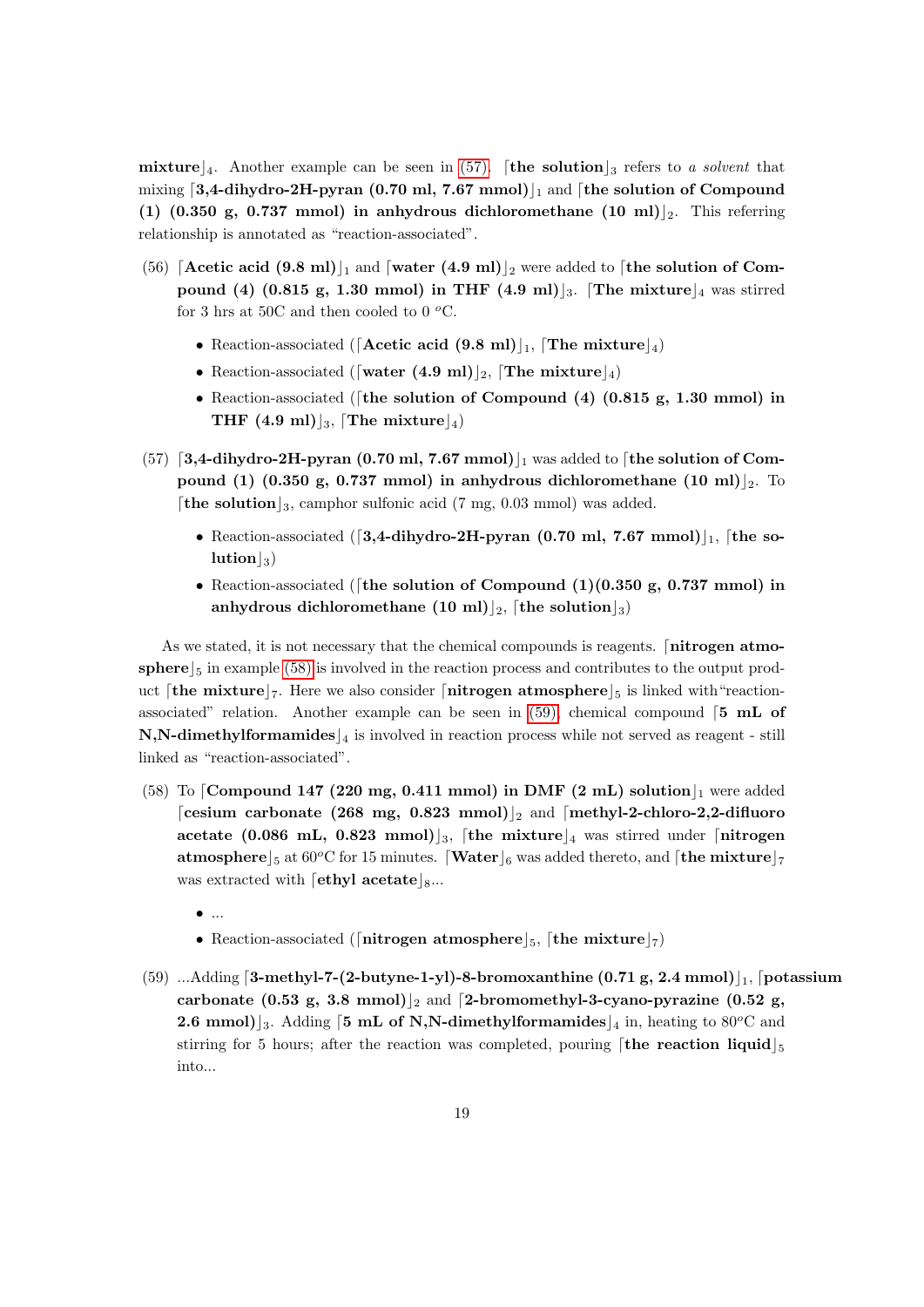- $\bullet$  ...
- Reaction-associated (5 mL of N,N-dimethylformamides  $\vert_4$ , [the reaction liq $uid|_5)$

## <span id="page-19-0"></span>4.3 Work-up

In chemical patents, there might be series of manipulations required and plenty of chemical compounds used to isolate and purify chemical products. These chemical compounds do not take part in reaction while are critical for the reaction process. To represent the relationship within products and the compounds used for that purpose, "Work-up" is introduced.

"Work-up" is defined as the relationship between chemical compounds that used for isolation or purification purpose and their corresponding output products. It is one-to-many from the anaphor to the compound/s (antecedent/s) that are used for work-up process. As in ex-ample [\(60\),](#page-19-1) **The combined organic layer**  $\vert_3$  is extracted from **The mixture**  $\vert_1$  by adding  $\lceil$ ethyl acetate $\lceil_2$ . These are not the same entity and coreference therefore is not suitable too capture that referring information. The interpretation of  $\int$ The combined organic layer  $\frac{1}{3}$  still depends on **The mixture**<sup>[1]</sup> and **extract case**, as it is extracted from them. In that case, this anaphoric relationship is annotated as "Work-up". Another example is shown in [\(61\).](#page-19-2)

- <span id="page-19-1"></span>(60) The mixture  $\vert_1$  was extracted with [ethyl acetate  $\vert_2$  for 3 times. The combined organic layer  $\vert_3$  was washed with water and saturated aqueous sodium chloride.
	- Work-up ([the mixture], The combined organic layer]<sub>3</sub>)
	- Work-up ([ethyl acetate]<sub>2</sub>, [The combined organic layer]<sub>3</sub>)
- <span id="page-19-2"></span>(61) **The residue**<sub>1</sub> was taken up in **[ethyl acetate**]<sub>2</sub>, washed with **[water**]<sub>3</sub> and **[brine**]<sub>4</sub>, dried over anhydrous sodium sulfate and the solvent was removed in vacuo to yield  $81\%$ of the raw product  $\vert_5$ .
	- Work-up ([The residue], [81 % of the raw product]<sub>5</sub>)
	- Work-up ([ethyl acetate]<sub>2</sub>, [81 % of the raw product]<sub>5</sub>)
	- Work-up ([water]<sub>3</sub>, [81 % of the raw product]<sub>5</sub>)
	- Work-up ([brine]<sub>4</sub>, [81 % of the raw product]<sub>5</sub>)

There can be several steps of work up process during the reaction. If the intermediate product during the work up process is not mentioned explicitly, the work up materials can be linked with the output in the following step. As in example [\(62\),](#page-20-0) there are two steps of work up process, (i.e. wash and purify) and no intermediate product among these two steps. Thus, the related work up materials are linked with the output in the *purify* process, i.e. [the title compound (360 mg, 1.05 mmol,  $32\%)$ <sub>5</sub>. Similar cases can be seen in example [\(63\).](#page-20-1)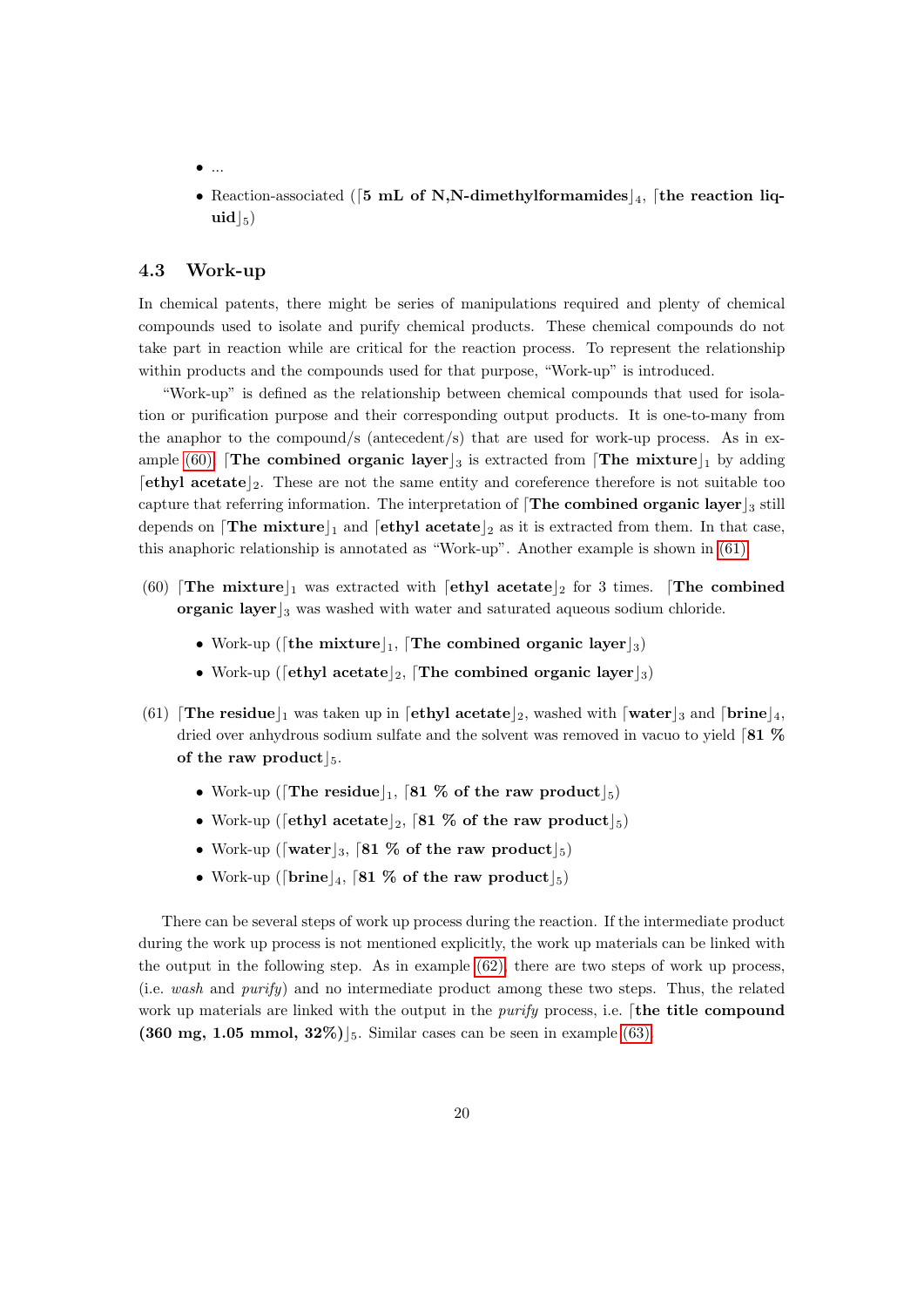- <span id="page-20-0"></span>(62) ... The precipitate  $\vert_1$  was collected and washed with  $\lceil \text{water } (2x10 \text{ mL}) \rceil_2$ . Purification ( $\lceil \text{SiO2} \rceil_3$ ,  $\lceil \text{n-hexane:dichloromethane (2:1)} \rceil_4$ ) afforded  $\lceil \text{the title compound (360)} \rceil_4$ mg, 1.05 mmol,  $32\%$ ) $|_5$ .
	- Work-up (The precipitate  $\vert_1$ , [the title compound (360 mg, 1.05 mmol,  $32\%)$ <sub>5</sub>)
	- Work-up ([water  $(2x10 \text{ mL})_{2}$ , [the title compound (360 mg, 1.05 mmol,  $32\%)$ <sub>5</sub>)
	- Work-up ( $\lceil \text{SiO2} \rceil_3$ , [the title compound (360 mg, 1.05 mmol, 32%) $\lceil_5 \rceil$
	- Work-up ([n-hexane:dichloromethane  $(2:1)_{4}$ , [the title compound (360 mg, 1.05 mmol,  $32\%$  $|_5$ )
- <span id="page-20-1"></span>(63) **The reaction mixture**  $\vert_1$  is stirred at room temperature for 30 min and then concentrated to dryness under vacuum, diluted with  $\left[ \text{dichloromethane} \right]_2$ , and finally hydrolysed with [a saturated aqueous solution of sodium hydrogen carbonate]<sub>3</sub>. The product  $\vert_4$ is extracted with  $\boxed{\text{dichloromethane}}_{5}$ .
	- Work-up (The reaction mixture)<sub>1</sub>, The product  $\vert_4$ )
	- Work-up ([dichloromethane]<sub>2</sub>, [The product]<sub>4</sub>)
	- Work-up (a saturated aqueous solution of sodium hydrogen carbonate  $\alpha$ ), [The product]<sub>4</sub>]

One thing worth mentioning is that work up process also includes conjugate reforming of the chemical compound. As demonstrated in example [\(64\),](#page-20-2)  $[{\rm The}$  reaction mixture  $]_1$  and  $[{\rm The}$  $\mathbf{product} \mid_3$  are conjugate and they are linked as "work-up" relation. The involved material (i.e. [4 ml of 1N aqueous solution of acetic acid |2] is linked as "work-up" as well.

- <span id="page-20-2"></span>(64) 2.3 ml (2.3 mmol) of a 1N aqueous solution of lithium hydroxide is added to a solution of 475 mg (1.5 mmol) of [5-(2,3-difluorophenyl)-3-methyl-2,4-dioxo-3,4-dihydro-2H-pyrimidin-1-yl]-methyl acetate in 15 ml of tetrahydrofuran and 3 mL of water. [The reaction mixture  $\vert_1$  is stirred at room temperature for 2 hours, and then adjusted to pH6 by adding [4 ml of 1N aqueous solution of acetic acid |2. [The product |3 is extracted with ethyl acetate.
	- Work-up (The reaction mixture)<sub>1</sub>, The product  $\vert_3$ )
	- Work-up ( $\lceil 4 \text{ ml of 1N} \rceil$  aqueous solution of acetic acid $\lceil 2 \rceil$ . The product  $\lceil 3 \rceil$
- (65) 6-(2-Amino-6-morpholinopyrimidin-4-yl)-3'-fluoro-5-methoxy-[2,4'-bipyridin]-2'-amine (120 mg, 301.95  $\mu$ mol) and pyridine hydrochloride (Pyridine HCl) (523.41 mg, 4.53 mmol) were stirred in a sealed tube at 170 °C for 30 min. The resulting mixture  $\vert_1$  was cooled to room temperature, neutralized with  $2 \text{ N }$  NaOH solution  $\vert_2$  to provide  $\vert_3$  solid $\vert_3$ .
	- Work-up ([The resulting mixture], [a solid]<sub>3</sub>)
	- Work-up ( $\lceil 2 \text{ N } \text{NaOH} \text{ solution} \rceil_2$ ,  $\lceil a \text{ solid} \rceil_3$ )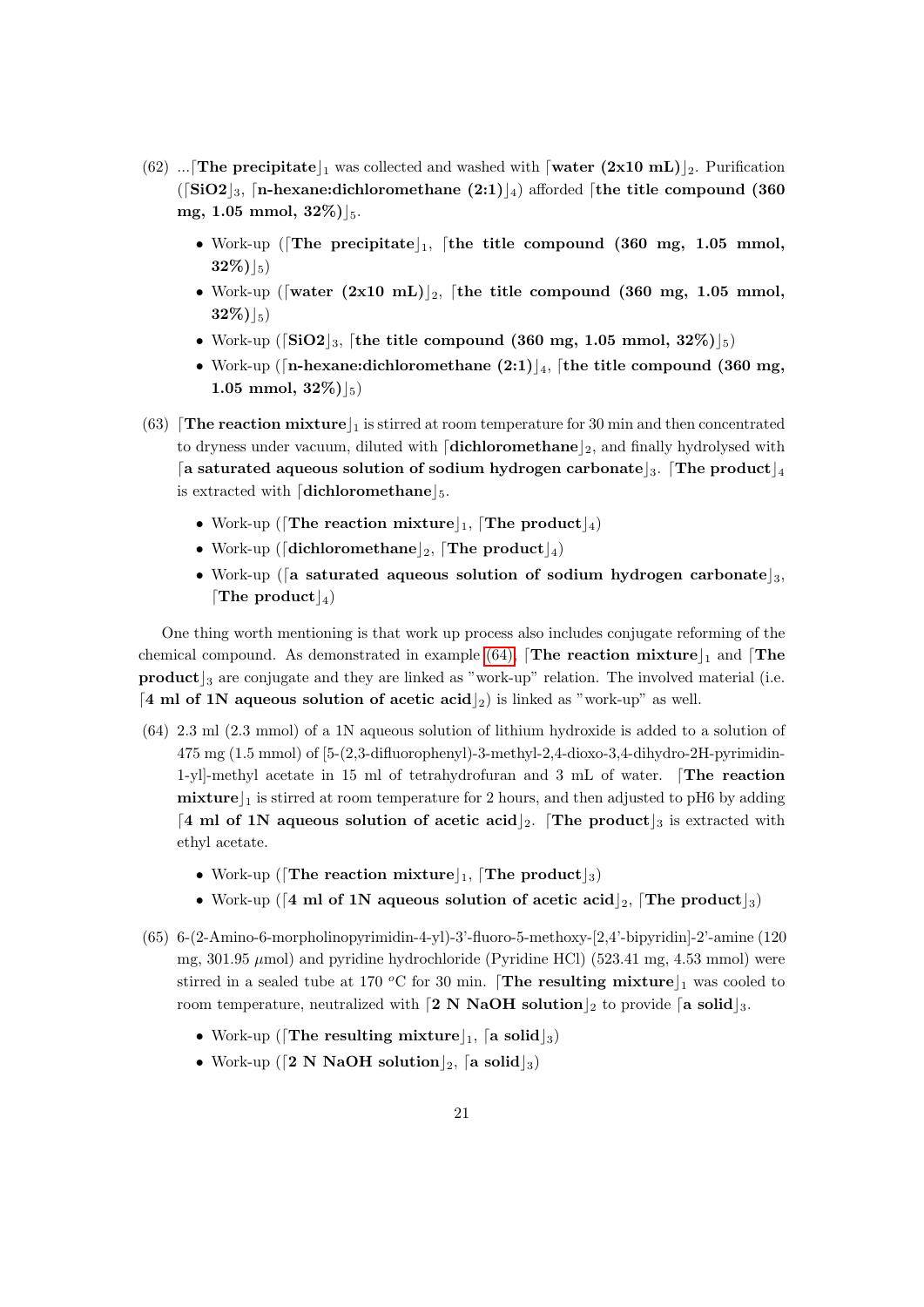#### <span id="page-21-0"></span>4.4 Contained

Furthermore, the equipment is an essential part of the reaction process. In chemical patents, compounds are placed in equipment and the process for the equipment equals to the process for the chemical compounds inside that equipment. The process for the equipment is also informative. In this case, the previous bridging relations are not sufficient to capture this semantic information, as they only consider the associated relation of chemical compounds. To capture this equipment-related relationship, "Contained" is applied.

"Contained" is defined as the association that chemical compounds are placed inside the related equipment. The direction is from the related equipment to the previous chemical com-pound. As in example [\(66\),](#page-21-1) [a Teflon<sup>®</sup> flask]<sub>3</sub> is used as reaction equipment and the process to this equipment is equal to the process for the reaction products inside (i.e. Sulfuric acid (conc, 1ml) $\vert_1$ , [a solution of D-(R)-4-hydroxyphenylglycine (1.0g, 6.0mmol) in 1,4-dioxane  $(\text{8ml})_2$  and [isobutylene (8g, 142.6mmol, condensed at -78C)[5]. This guideline annotates the relationship between these products and their related equipment as "Contained".

- <span id="page-21-1"></span>(66) Sulfuric acid (conc, 1ml) $\vert$ <sub>1</sub> was added to [a solution of D-(R)-4-hydroxyphenylglycine (1.0g, 6.0mmol) in 1,4-dioxane (8ml) <sub>2</sub> placed in [a Teflon<sup>®</sup> flask <sub>3</sub>. [The flask |4] was cooled to -78C and [isobutylene (8g, 142.6mmol, condensed at -78C)  $\vert_5$  was added. The flask  $\vert_6$  was placed in an autoclave at room temperature and stirred for 15h. The autoclave was cooled on ice before opened.
	- Contained (Sulfuric acid (conc, 1ml) |<sub>1</sub>, [a Teflon<sup>®</sup> flask |<sub>3</sub>)
	- Contained ([a solution of D-(R)-4-hydroxyphenylglycine (1.0g, 6.0mmol) in 1,4-dioxane (8ml)<sup>2</sup>, [a Teflon<sup>®</sup> flask<sup>2</sup><sub>3</sub>)
	- Contained ([isobutylene (8g, 142.6mmol, condensed at -78C)  $\vert_5$ , [the flask]<sup>6</sup>)
- (67) [Pyrazinecarboxylic acid (152.8 mg, 1.23 mmol, 1 eq) $\vert$ <sub>1</sub> and [H-Phe-OtBu-HCl] (253.8 mg, 0.98 mmol, 0.8 eq) |2 were charged into [an eggplant flask]  $_3...$ 
	- Contained ([Pyrazinecarboxylic acid (152.8 mg, 1.23 mmol, 1 eq)]<sub>1</sub>, [an eggplant flask $|_3$ )
	- Contained ([H-Phe-OtBu-HCl (253.8 mg, 0.98 mmol, 0.8 eq) |1, [an eggplant]  $\{ \text{flask} |_{3} \}$

One related issue is that "Contained" does not consider the relationship between the equip-ment. As in example [\(66\),](#page-21-1) The flask is placed in an autoclave while it is not annotated as "Contrained".

In some cases (e.g. example  $(68)$  -  $(70)$ ), the equipment can be semantically referring to a chemical compound. It is called zeugma, which is defined as a single phrase or word that joins different parts of a sentence. Under this observation, we can allow equipment links to chemical compounds via other bridging relations (i.e. "transformed", "reaction-associated" and "work-up") if equipment can be interpreted as a chemical compound.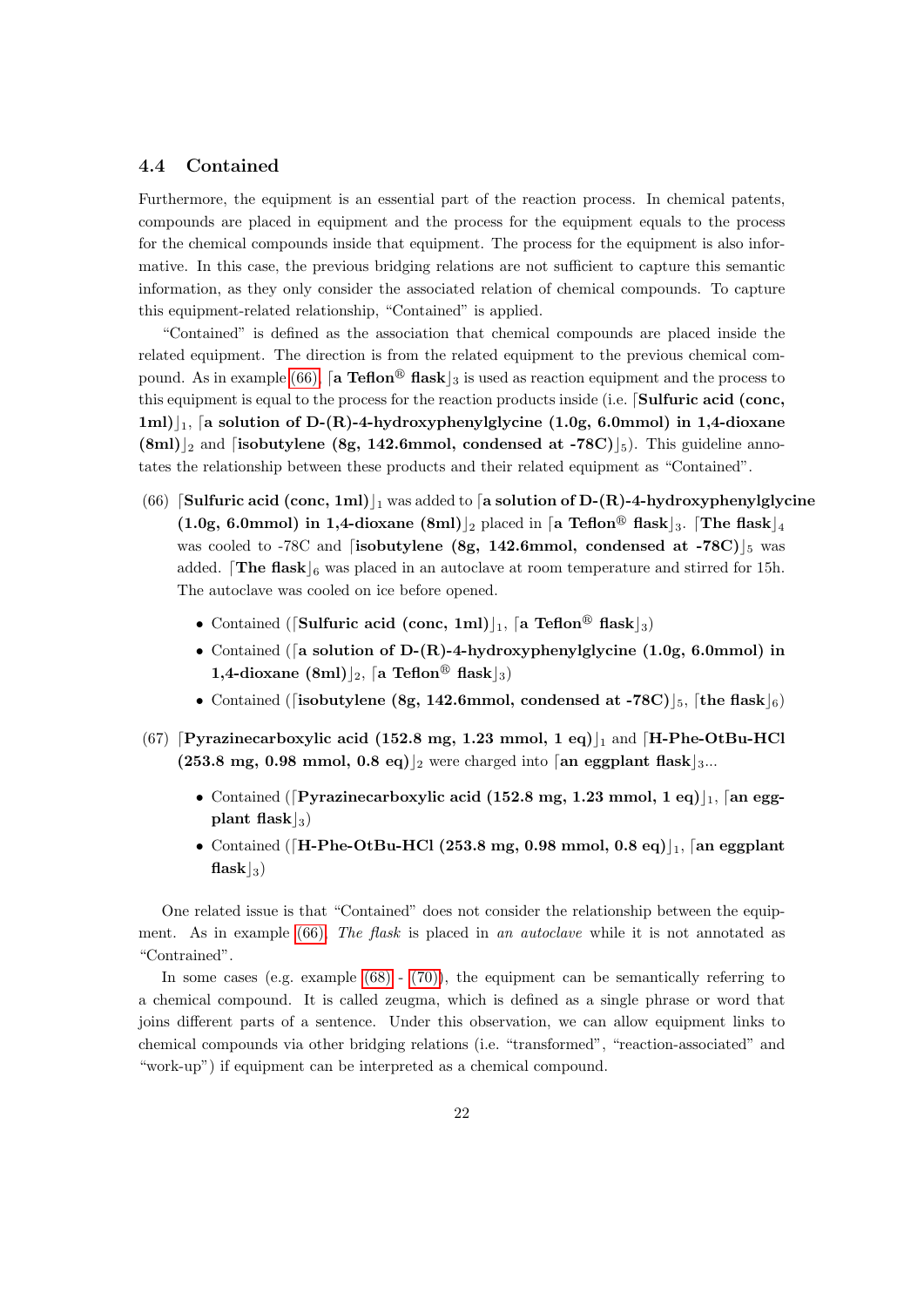- <span id="page-22-0"></span> $(68)$  [6-(2-Amino-6-morpholinopyrimidin-4-yl)-3'-fluoro-5-methoxy-[2,4'-bipyridin]-2'amine (120 mg, 301.95  $\mu$ mol) $\vert_1$  and [pyridine hydrochloride (523.41 mg, 4.53 mmol)<sup>2</sup> were stirred in [a sealed tube<sup>3</sup> at 170 <sup>o</sup>C for 30 min. [The resulting mixture  $\vert_4$  was cooled to room temperature...
	- Contained  $(6-(2-Amino-6-morphism)$ -gradinopyrimidin-4-yl)-3'-fluoro-5-methoxy- $[2,4]$ bipyridin]-2'-amine (120 mg, 301.95  $\mu$ mol) $\vert_1$ , [a sealed tube $\vert_3$ )
	- Contained ([pyridine hydrochloride (523.41 mg, 4.53 mmol)]<sub>2</sub>, [a sealed  $\text{tube}|_3)$
	- Transformed ([a sealed tube]<sub>3</sub>, [The resulting mixture]<sub>4</sub>)
- (69) To [a microwave vial | charged with  $\left[ \text{EtOH } (3 \text{ mL}) \right]_2$  were added [3-bromo-4methylpyridin-2-amine (100 mg, 0.54 mmol) $\vert_3$ , [1-bromo-3,3-dimethylbutan-2one (0.16 mL, 1.18 mmol) $\vert_4$ , and [potassium phosphate (340 mg, 1.60 mmol) $\vert_5$ . **The vial** 6 was capped and heated to 160 °C. in the microwave for 60 minutes. **The** reaction mixture  $\vert$ <sub>7</sub> was diluted with H2O and extracted with EtOAc (x2)...
	- Coreference ([a microwave vial], [The vial]<sub>6</sub>)
	- Contained ([EtOH (3 mL)]<sub>2</sub>, [The vial]<sub>6</sub>)
	- Contained ([3-bromo-4-methylpyridin-2-amine (100 mg, 0.54 mmol)]<sub>3</sub>, [The  $\mathbf{vial}|_6$
	- Contained ([1-bromo-3,3-dimethylbutan-2-one (0.16 mL, 1.18 mmol)] $_4$ , [The  $\boldsymbol{\mathrm{vial}}|_6$
	- Contained ([potassium phosphate (340 mg, 1.60 mmol)]<sub>5</sub>, [The vial]<sub>6</sub>)
	- Transformed ([The vial]<sub>6</sub>, [The reaction mixture]<sub>7</sub>)
- <span id="page-22-1"></span>(70) To [a suspension of 6-(2-aminothiazol-4-yl)-3,4-dihydroquinolin-2(1H)-one  $(0.100$ g, 0.408 mmol) and 4-methylthiazole-5-carboxylic acid (0.064 g, 0.448 mmol), and pyridine (0.15 mL, 1.832 mmol) in acetonitrile  $(4 \text{ mL})|_1$  in [a sealed tube |2] was added  $\lceil$ propylphosphonic anhydride solution (50 wt % in ethyl acetate, 0.85) mL, 1.432 mmol) <sub>3</sub>. The sealed tube <sub>4</sub> was heated to 50 °C. for 4 days and [the precipitation  $|_5$  formed...
	- Contained ([a suspension of 6-(2-aminothiazol-4-yl)-3,4-dihydroquinolin-2(1H)one  $(0.100 \text{ g}, 0.408 \text{ mmol})$  and 4-methylthiazole-5-carboxylic acid  $(0.064 \text{ g},$ 0.448 mmol), and pyridine (0.15 mL, 1.832 mmol) in acetonitrile  $(4 \text{ mL})|_{1}$ , [a sealed tube]<sub>2</sub>)
	- Coreference ([a sealed tube]<sub>2</sub>, [The sealed tube]<sub>4</sub>)
	- Contained ([propylphosphonic anhydride solution (50 wt  $\%$  in ethyl acetate, 0.85 mL, 1.432 mmol)<sup>[3]</sup>, [The sealed tube<sup>[4]</sup>)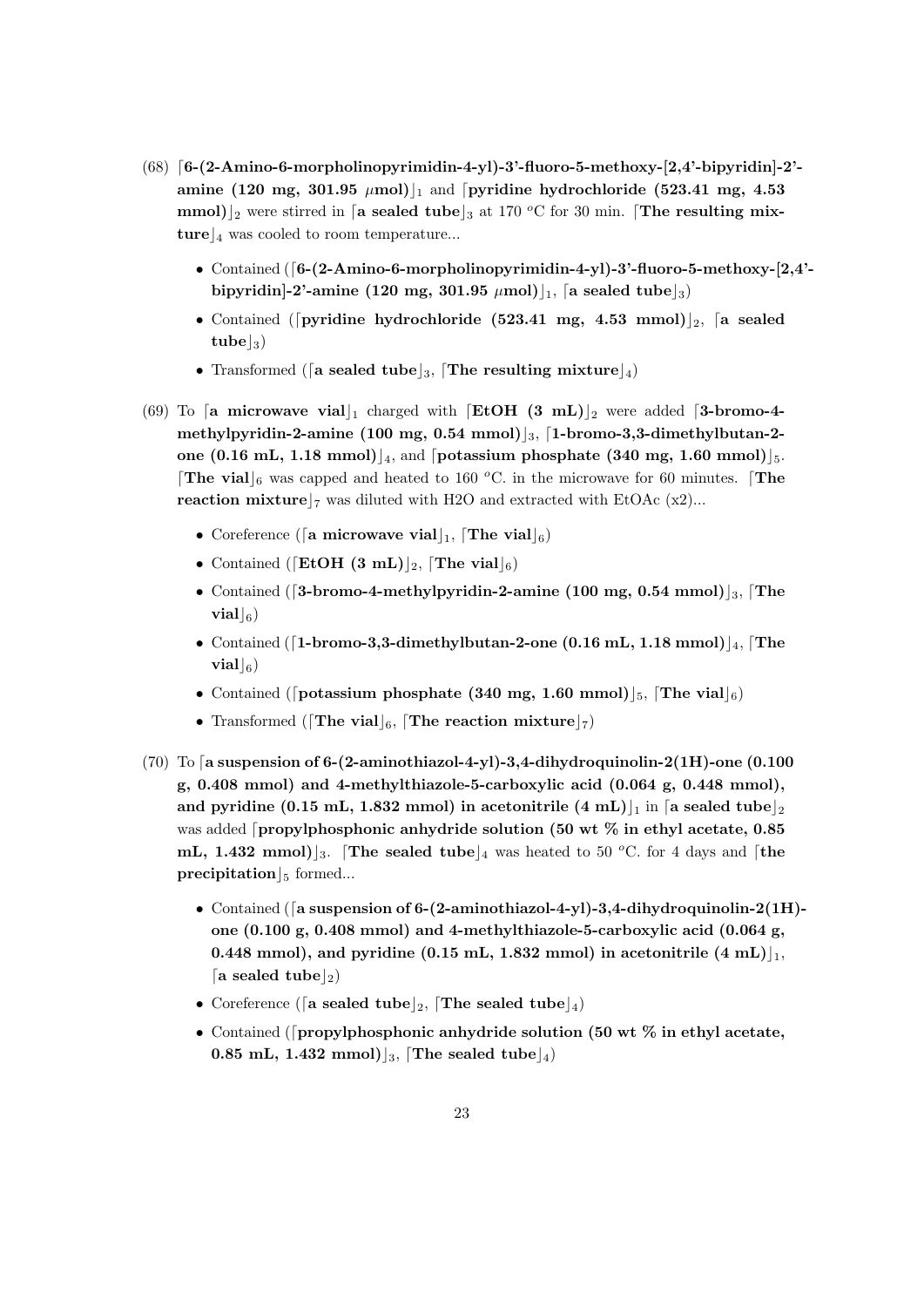• Transformed (The sealed tube)<sub>4</sub>, the precipitation  $\vert_5$ )

Introducing zeugma can help to capture referring information in the chemical patents while also brings ambiguous to understanding if equipment can be interpreted as chemical compounds. In order to eliminate the redundancy of referring relation annotation, we also follow the restrictions:

- 1. For "coreference" and "contained" relationships, the equipment is the equipment itself;
- 2. For "transformed", "reaction-associated" and "work-up" relationships, when the equipment can be semantically interpreted as a chemical compound, it can be involved in these relationships;
- 3. For equipment-related bridging annotation, "contained" relationship has the priority comparing to the other bridging relationships (i.e. "transformed", "reaction-associated", "workup")

# <span id="page-23-0"></span>5 Special Issues

## <span id="page-23-1"></span>5.1 Conflict in plural expressions

For this kind of conflict, which means the disagreement in grammatical number form of mentions, whether mentions are anaphora associated is evaluated by considering the context instead of the grammatical number.

For coreference, if there is a disagreement in number, yet it is clear that they refer to the same entity, it is acceptable to ignore the number conflict. As in example  $(71)$ , [the starting **material**  $\vert$ <sub>3</sub> is singular while it should be treated as a plural mention and coreferential link to the previous mentions based on the context.

- <span id="page-23-2"></span>(71) [A solution of 1.5 equiv. of methyliodide] in acetone was added dropwise to [an ice-cooled mixture of 1.0 equiv. of N-[4-(benzoxazol-2-yl)-methoxyphenyl]-N' phenylthiourea and 1.0 equiv. of potassium carbonate in acetone (ca5 mL/mmol) $|_2$ . After stirring for 2 h at  $0 \degree C$ , the mixture was warmed to room temperature and stirred at this temperature until  $\left[$  the starting material  $\right]_3$  was completely consumed (the monitoring).
	- Coreference ( $\lceil A \rceil$  solution of 1.5 equiv. of methyliodide), the starting mate- $\left. \text{rial} \right|_3$
	- Coreference ([an ice-cooled mixture of 1.0 equiv. of N- $[4$ -(benzoxazol-2-yl)methoxyphenyl]-N'-phenylthiourea and 1.0 equiv. of potassium carbonate in acetone (ca5 mL/mmol)|<sub>2</sub>, [the starting material]<sub>3</sub>)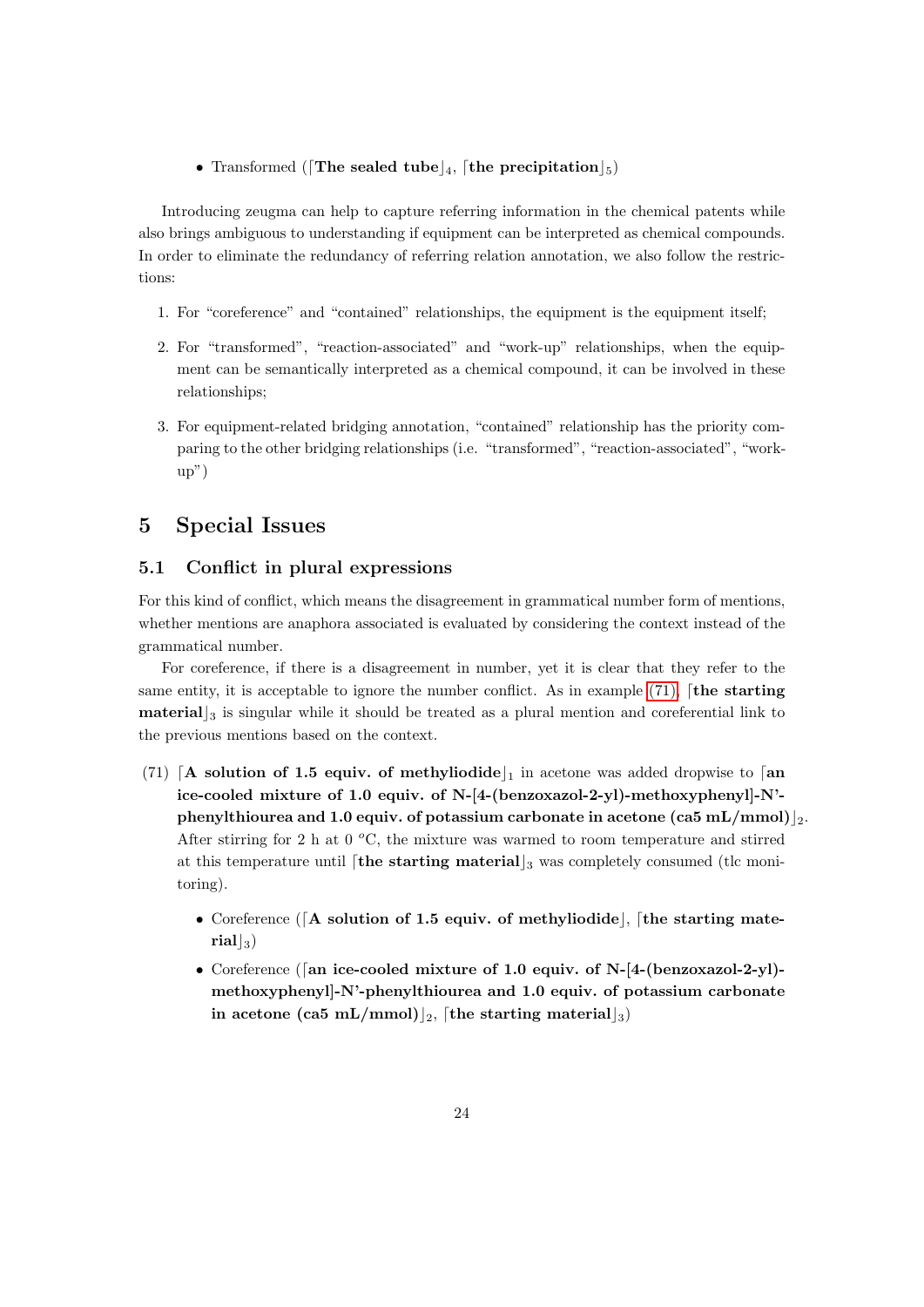What's more, for bridging, this annotation guideline aims to capture the associated relations among the mentions. Number conflict can be neglected if the relation of mentions suits the bridging definition used in this guideline. In example [\(72\),](#page-24-1) although  $\lceil \text{they} \rceil_5$  and  $\lceil \text{it} \rceil_6$  belong to different grammatical number, these two mentions can still be considered as "Transformed" based on the definition as they have the same components but only in different states.

- <span id="page-24-1"></span>(72) After [1-ethyl-3-(3-dimethylaminopropyl) carbodiimide (EDCl, 860 mg, 4.5 mmol) $\vert_1$ , [1-hydroxybenzotriazole (HOBt; 860 mg, 4.5 mmol)|2, [diisopropylethylamine] (1.6 mL, 9 mmol)<sub>3</sub> were added to [the reaction solution]<sub>4</sub>, [they]<sub>5</sub> were stirred at room temperature for 6 hours. After the reaction was completed,  $\begin{bmatrix} \mathbf{it} \end{bmatrix}_6$  was extracted with ethyl acetate and water.
	- Coreference  $(1-ethyl-3- (3-dimethylaminoprovl)$  carbodiimide (EDCl, 860) mg, 4.5 mmol) $\vert_1$ , [they $\vert_5$ )
	- Coreference ([1-hydroxybenzotriazole (HOBt; 860 mg, 4.5 mmol) $|_2$ , [they $|_5$ )
	- Coreference ([diisopropylethylamine (1.6 mL, 9 mmol)]<sub>3</sub>, [they]<sub>5</sub>)
	- Coreference ([the reaction solution]<sub>4</sub>, [they]<sub>5</sub>)
	- Transformed ([they  $|_5$ , [it  $|_6$ )

# <span id="page-24-0"></span>6 Annotation Instrument

Based on the referring phenomena discussed above, the brat rapid annotation tool<sup>[1](#page-24-2)</sup> is used for annotation. Annotators will be provided with the chemical patents without any annotations, as shown in figure 1, and this annotation task is to label the expressions which are involved in the referring relationship and then links them based on the referring relationship.



Figure 1: Example of chemical patents

To annotate the anaphora phenomena (i.e. "Coreference", "Transformed", "Reaction-associated", "Work-up" and "Contained") in the chemical patents, annotators follows the following steps. Firstly, annotators need to consider what's the referring relationships inside the corpus and then label the expressions (mentions) that are involved in these referring relationship. Furthermore, the labeled mentions are linked based on the referring relationships they are related.

<span id="page-24-2"></span><sup>1</sup><https://brat.nlplab.org/>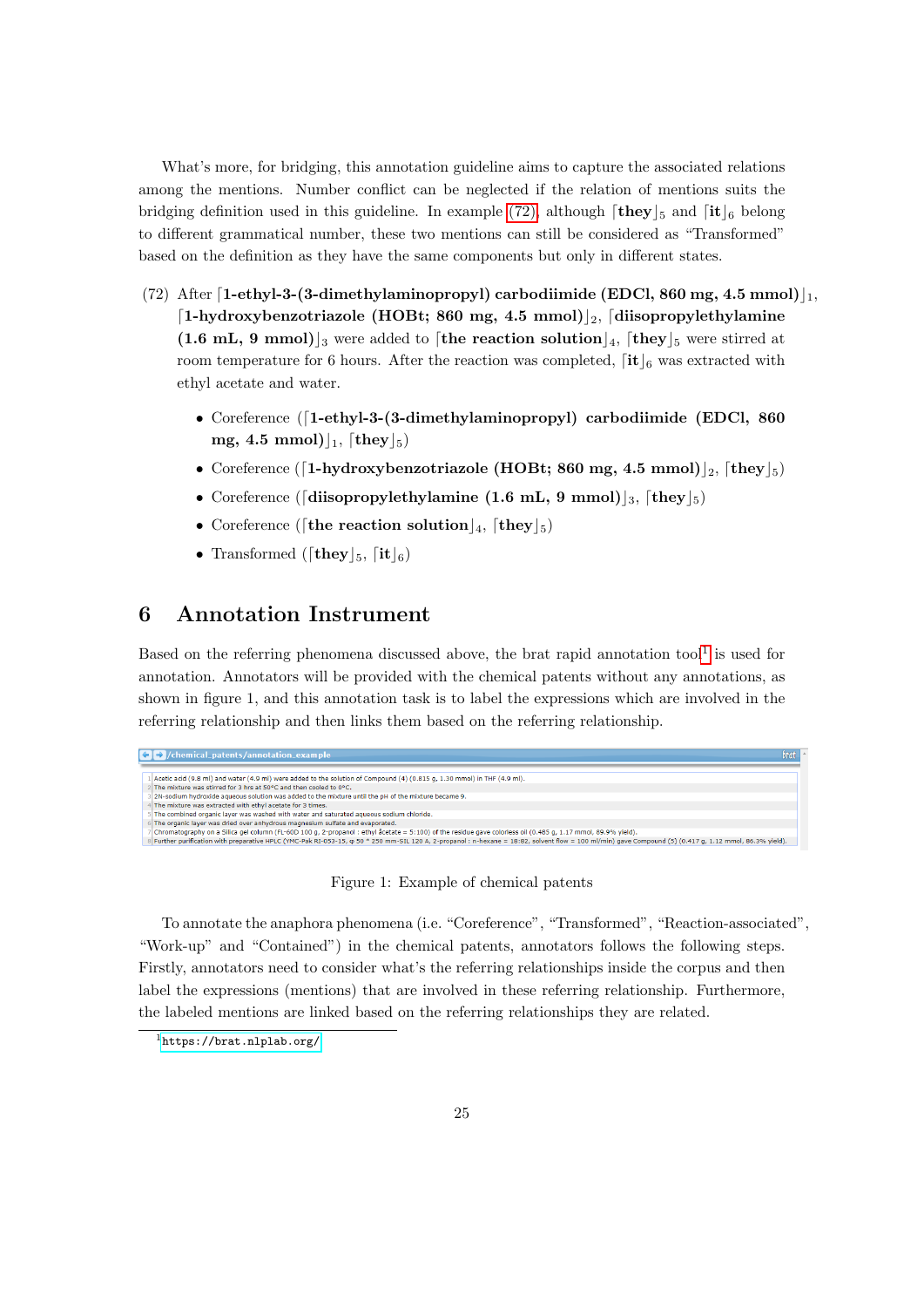

Figure 2: Annotated example of "Reaction-associated" referring relationship in the chemical patents

|                                                                                                                       | <b>New Annotation</b><br>$\boldsymbol{\varkappa}$                                                |
|-----------------------------------------------------------------------------------------------------------------------|--------------------------------------------------------------------------------------------------|
|                                                                                                                       | From<br>Reaction-associated ("The mixture")                                                      |
| <b>New Annotation</b>                                                                                                 | To<br>Entity ("the solution of Compound (4) (0.815 g, 1.30 mmol)<br>in THF $(4.9 \text{ ml})$ ") |
| <b>Text</b><br>The mixture                                                                                            | Type                                                                                             |
| <b>Search</b><br>Google, Wikipedia                                                                                    | Reaction-associated                                                                              |
| <b>Entity type</b><br><sup> Entity</sup><br>Coreference<br>Transformed<br>Reaction-associated<br>Work-up<br>Contained |                                                                                                  |
| <b>Notes</b>                                                                                                          | <b>Notes</b>                                                                                     |
| $\times$<br>Cancel<br>OK                                                                                              | Cancel<br>OK                                                                                     |

(a) Mention labels (b) Annotating "Reaction-associated" referring link

Figure 3: Annotation for mentions and referring links

Taking "Reaction-associated" relationship as an example. Figure 2 demonstrates how to annotate it in the chemical patent illustrated in figure 1. First of all, annotators need to think about whether there is the "Reaction-associated" relationship in the sentence. Secondly, the expressions (i.e. [Acetic acid  $(9.8 \text{ ml})$ ], [water  $(4.9 \text{ ml})$ ], [the solution of Compound (4)  $(0.815 \text{ g}, 1.30 \text{ mmol})$  in THF  $(4.9 \text{ ml})$ , [The mixture]) are labeled for "Reactionassociated" relationship and the label of mentions, as shown in figure  $3(a)$ , is annotated based on the referring relationships. Specifically, the mentions served as antecedent are labeled as "Entity" (e.g. [Acetic acid (9.8 ml)], [water (4.9 ml)] and [the solution of Compound (4)  $(0.815 \text{ g}, 1.30 \text{ mmol})$  in THF  $(4.9 \text{ ml})$  are antecedent which are labeled as "Entity" in this "Reaction-associated" referring relationship) and the mentions served as anaphor are annotated based on referring relationships that they are involved (e.g. The mixture is anaphor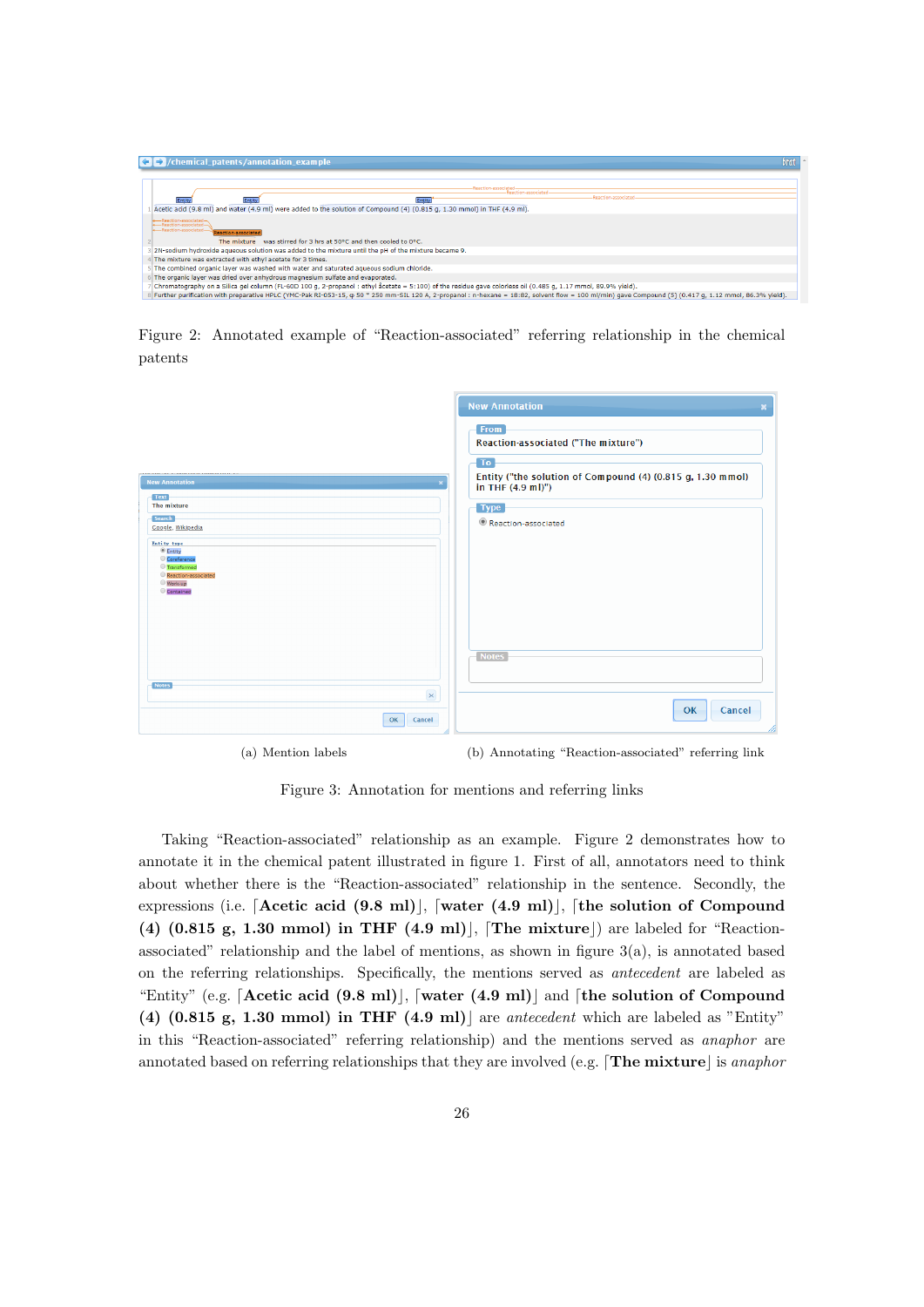labeled as "Reaction-associated" for "Reaction-associated" referring relationship). Lastly, based on the labels, annotators links these mentions from anaphor to antecedent. To simplify the annotation task, the referring relationships only can be linked between "Entity" (antecedent) and the corresponding mention label (*anaphor*). For instance, as shown in figure 3(b), "Reactionassociated" referring relationship only can be linked between "Entity" and "Reaction-associated" labels and cannot be linked with other labels.

Figure 4 shows the annotation of anaphora phenomena in the chemical patents illustrated in figure 1.

| /chemical_patents/annotation_example<br>↞                                                                                                                                                                                                 | brat |
|-------------------------------------------------------------------------------------------------------------------------------------------------------------------------------------------------------------------------------------------|------|
| Reaction-associated<br><b>Reaction-associated</b><br><b>Reaction-associated</b><br>Entity<br>Entity<br>Entity<br>Acetic acid (9.8 ml) and water (4.9 ml) were added to the solution of Compound (4) (0.815 q, 1.30 mmol) in THF (4.9 ml). |      |
| -Transformed<br>Entity<br>action-associated<br>The mixture was stirred for 3 hrs at 50°C and then cooled to 0°C.                                                                                                                          |      |
| Reaction-associated<br>ransformed<br>eaction-associated<br>Coreferenc<br>Entity<br>Entity<br>Entity<br>2N-sodium hydroxide aqueous solution was added to the mixture until the pH of<br>the mixture<br>became 9.                          |      |
| Work-up-<br>Entity<br>Work-un-<br>-Coreference-<br>Entity<br>referent<br>The mixture was extracted with ethyl acetate for 3 times.                                                                                                        |      |
| Worksun<br>-Worle-up<br>- Work-up<br>Entity<br><b>Work-un-</b><br>-Work-up<br>Entity<br>Entity<br>The combined organic layer was washed with water and saturated agueous sodium chloride.                                                 |      |
| + Work-up<br>le-Work-up-<br>Entity<br>-Workun<br>-Work-up<br><b>Nork-un</b><br>The organic layer was dried over anhydrous magnesium sulfate and evaporated.                                                                               |      |
| Entity<br>Work-up<br>-Work-up<br>Work-ur<br>Entity<br>Vork-up<br>Chromatography on a Silica gel column (FL-60D 100 g, 2-propanol : ethyl åcetate = 5:100) of the residue gave colorless oil (0.485 g, 1.17 mmol, 89.9% yield).            |      |
| -Work-up-<br>Work-up<br>8 Further purification with preparative HPLC (YMC-Pak RI-053-15, ¢ 50 * 250 mm-SIL 120 A, 2-propanol : n-hexane = 18:82, solvent flow = 100 ml/min) gave Compound (5) (0.417 q, 1.12 mmol, 86.3% yield).          |      |

Figure 4: Annotated example of anaphora phenomena in the chemical patents

# References

- <span id="page-26-0"></span>Saber A Akhondi, Hinnerk Rey, Markus Schwörer, Michael Maier, John Toomey, Heike Nau, Gabriele Ilchmann, Mark Sheehan, Matthias Irmer, Claudia Bobach, et al. 2019. Automatic identification of relevant chemical compounds from patents. Database, 2019.
- <span id="page-26-3"></span>Miji Choi, Justin Zobel, and Karin Verspoor. 2016. A categorical analysis of coreference resolution errors in biomedical texts. Journal of biomedical informatics, 60:309–318.
- <span id="page-26-1"></span>P Gwynne and G Heabrer. 2015. Recent developments in drug discovery: Improvements in efficiency. Science.
- <span id="page-26-4"></span>Chen Li, Maria Liakata, and Dietrich Rebholz-Schuhmann. 2013. Biological network extraction from scientific literature: state of the art and challenges. Briefings in bioinformatics, 15(5):856– 877.
- <span id="page-26-2"></span>Jiao Li, Yueping Sun, Robin J Johnson, Daniela Sciaky, Chih-Hsuan Wei, Robert Leaman, Allan Peter Davis, Carolyn J Mattingly, Thomas C Wiegers, and Zhiyong Lu. 2016. Biocreative v cdr task corpus: a resource for chemical disease relation extraction. Database, 2016.